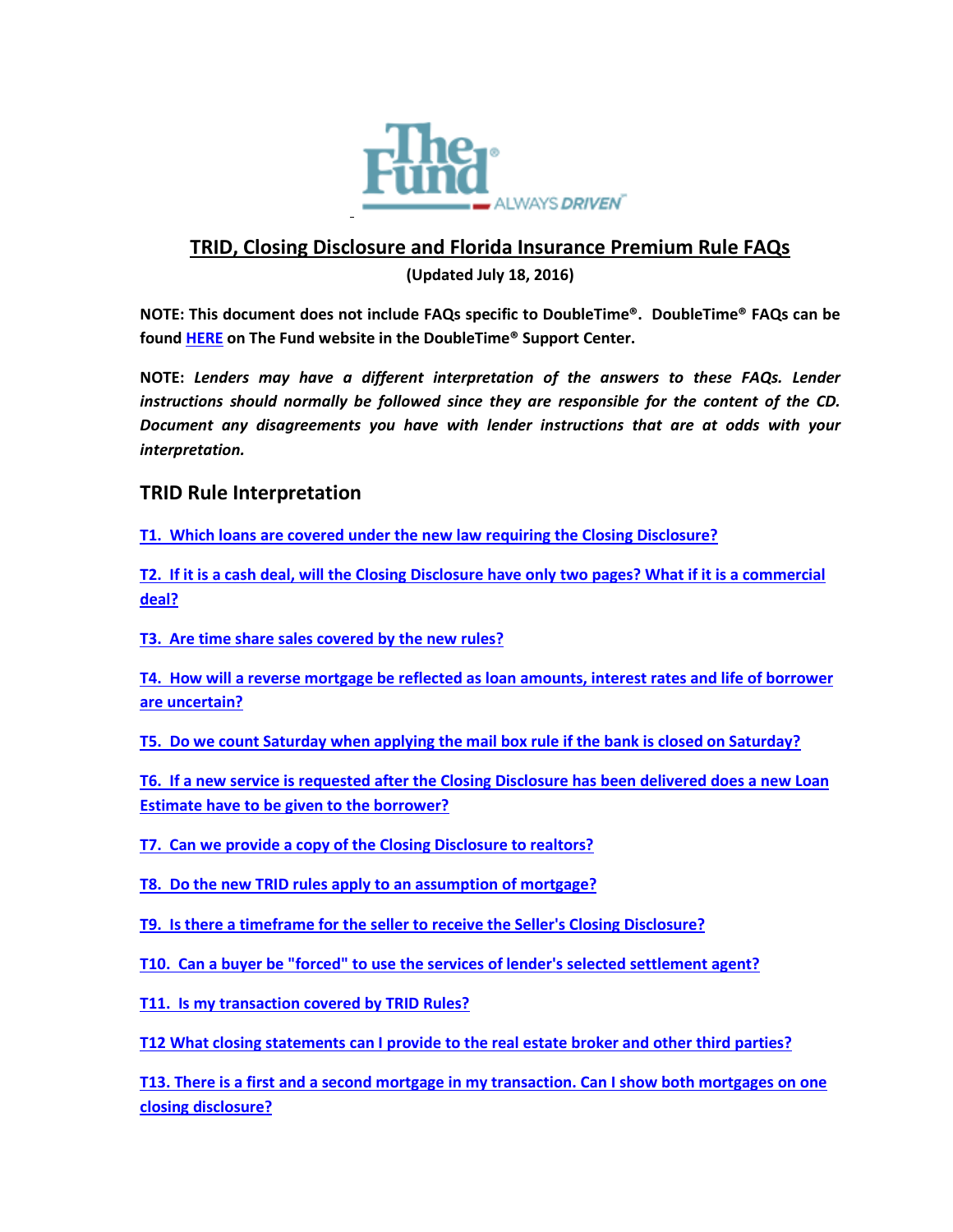**[T14. Where and how should I disclose the Florida policy surcharge \(currently \\$3.28\) on the Closing](#page-7-1)  [Disclosure?](#page-7-1)**

**[T15. If a lender on a commercial transaction requires a mortgage on one of the parties'](#page-8-0)  residences, does that mortgage fall [under the provisions and requirements of TRID?](#page-8-0)** 

**[T16. Do the provisions of the Rule apply to second mortgages?](#page-8-1)**

**[T17. When a transaction has two simultaneous mortgages are one or two Closing Disclosures](#page-8-2)  [used?](#page-8-2)**

**[T18. May lenders charge application fees or fees for pre-approvals?](#page-8-3)** 

**[T19. What are the six elements that trigger a loan application has been received and then](#page-8-4)  [requires the lender issue the Loan Estimate within](#page-8-4) three business days?**

**[T20. Who prepares the borrower's Closing Disclosure](#page-9-0) form?**

**[T21. How much of a change to the APR is allowable without triggering a new three-day review](#page-9-1)  [period?](#page-9-1)**

**[T22. I thought that the whole process was that NOTHING changed after the delivery of the Closing](#page-9-2)  [Disclosure.](#page-9-2)** 

**[T23. If the closing is a "mail away" we usually need the package ready several days before closing.](#page-9-3)  [Does the three-day time period also apply to the closing documents from the lender or is it just](#page-9-3)  [the Closing Disclosure?](#page-9-3)**

**[T24. How do I handle the situation if the consumer states that they never received the](#page-10-0) Closing [Disclosure?](#page-10-0)**

**[T25. If a consumer writes a statement specifically waiving their right to the three-day review is](#page-10-1)  [there a provision to allow for this?](#page-10-1)**

**[T26. Do the regulations in the Rule affect the three-day right of rescission on refinances or do the](#page-10-2)  [borrowers get three days prior to signing plus three days after?](#page-10-2)**

**[T27. When a transaction closes late in a calendar year, the lender often requires the full payment](#page-10-3)  [of the current year's property tax bill. Where should that payment be disclosed on the Closing](#page-10-3)  [Disclosure?](#page-10-3)**

**[T28. Where will we show payments to construction subcontractors on the Closing](#page-11-0) Disclosure? [What if there aren't enough lines?](#page-11-0)**

**T29. Where are the buyer's and seller's [signature lines on the Closing Disclosure?](#page-11-1)**

**[T30. What are the procedures when something changes after closing?](#page-12-0)**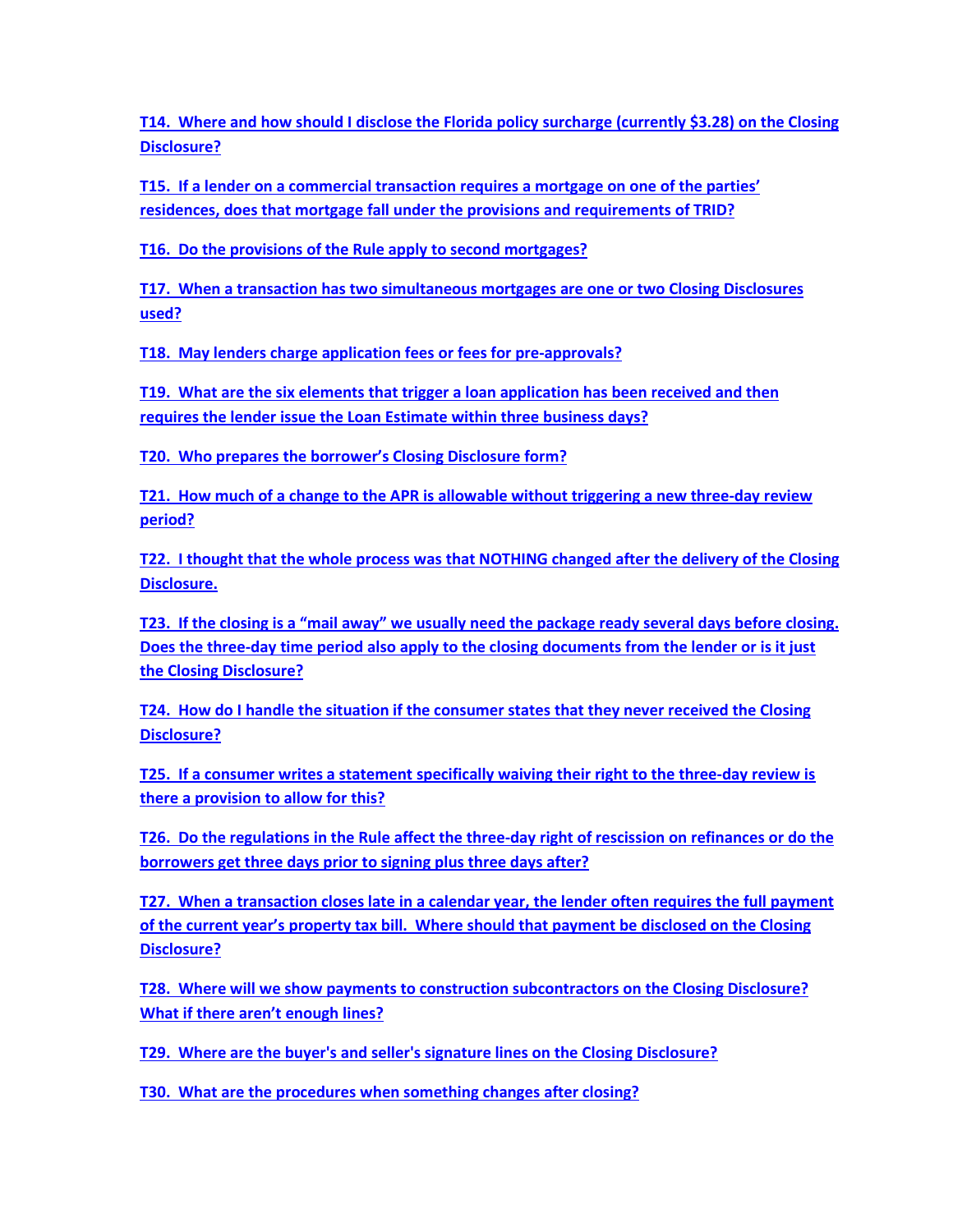**[T31. Where can I read the new regulations?](#page-12-1)**

**[T32. Do I have to provide a Closing Disclosure form to the seller? \(Why can't I just give them a](#page-12-2)  [HUD-1, ALTA Settlement Statement, or some other "easy" form?\)](#page-12-2)**

**[T33. Must private lenders provide borrowers with loan estimates and closing disclosures?](#page-13-0)**

**[T34. Can a borrower sign the note, mortgage and other loan documents before the day of](#page-13-1)  [closing?](#page-13-1)**

**[T35. An LLC is buying a residence to be occupied by the two members of the LLC. The members](#page-14-0)  [will sign the promissory note in their individual capacities and not as representatives of the LLC.](#page-14-0)  [Why does the bank say the Closing Disclosure is required for this purchase by an entity?](#page-14-0)**

# **Closing Disclosure Functionality**

**[C1. Is there going to be a special "worksheet" to calculate the credit to the Buyer for the title fees](#page-14-1)  [in a contract where the seller pays for the owners' policy?](#page-14-1)** 

**[C2. If there are miscellaneous affidavits needed to clear the title, are they included in Line 01](#page-14-2)  [\(Recording Fees\)? Does it matter if they are the seller's responsibility?](#page-14-2)** 

**[C3. Do e-recording fees paid to a third party get lumped in with all other recording fees on Line 01](#page-15-0)  (Recording [Fees\) of Section E \(Taxes and Other Government Fees\)?](#page-15-0)**

**[C4. What if there is an error in disclosing closing costs? For example, what if a seller is charged for](#page-15-1)  [documentary stamps but it should be buyer's expense? Does the three-day period restart?](#page-15-1)** 

**[C5. Does a change to closing costs or change in cash to close require a revision to the Closing](#page-15-2)  [Disclosure to restart the three-day period?](#page-15-2)** 

**C6. In certain circumstances, a charge [attributable to Buyer may become apparent after CD has](#page-15-3)  [been delivered \(i.e. HOA fee attributable to the Buyer\). How will the lender learn of this and will](#page-15-3)  [such a change require a new three-day waiting period?](#page-15-3)** 

**[C7. Will the Lender answer shop or not shop questions or is closing agent to determine these](#page-16-0)  [issues?](#page-16-0)** 

**[C8. How do we calculate Down Payment/Funds from Borrower in the Calculating Cash to Close](#page-16-1)  [table on page 3 of the Closing Disclosure?](#page-16-1)** 

**[C9. What happens if at the walk-through \(closing date or the day before\), the seller agrees to give](#page-16-2)  [a credit to buyer?](#page-16-2)**

**[C10. What if we don't want our FL license ID number disclosed under contact information on](#page-16-3) the [Closing Disclosure?](#page-16-3)**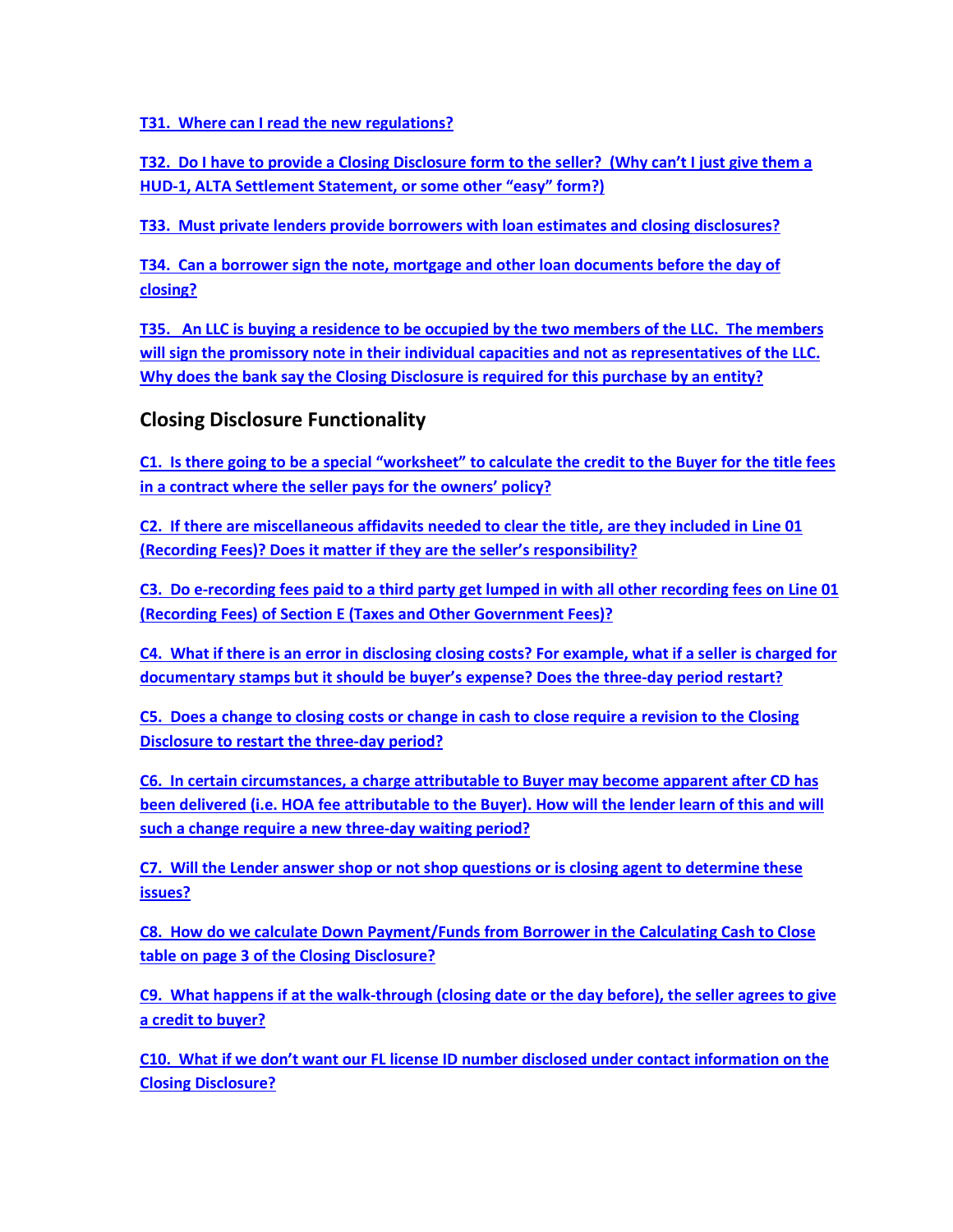**[C11. What identification number should be used for the individual in the contact information](#page-17-0)  [table?](#page-17-0)** 

**[C12. What identification number should be used for the entity in the contact information table?](#page-17-1)** 

**[C13. What should we be using as a disbursement sheet?](#page-17-2)** 

**[C14. Can we put signature lines on a separate page if needed?](#page-18-0)** 

**[C15. Why aren't there any tables on the bottom of my borrower's Closing Disclosure page four?](#page-18-1)** 

**[C16. Where should I disclose the Florida policy surcharge \(currently \\$3.28\) on the Closing](#page-18-2)  [Disclosure?](#page-18-2)** 

**[C17. How do I charge and collect eRecording fees?](#page-18-3)**

**[C18. How are charges for municipal lien searches \(and similar searches\) shown on the closing](#page-18-4)  [statement or Closing Disclosure?](#page-18-4)** 

**[C19. Am I permitted to separately itemize and disclose Closing Insight® transaction fees on the](#page-19-0)  [CD?](#page-19-0)** 

- **[C20. How do I give a "Butler Rebate"?](#page-19-1)**
- **[C21. How do I show a reissue credit?](#page-20-0)**
- **[C22. Can I itemize association estoppel fees?](#page-20-1)**
- **[C23. Which line and what number do I put in the Contact Information table for real estate agents?](#page-20-2)**
- **[C24. Why is the Owner's policy listed in the "Other" Section \(Section H\)?](#page-20-3)**

**[C25. How is title insurance premium calculated and disclosed on the Closing Disclosure?](#page-20-4)**

**[C26. How do I provide a borrower the benefit of a simultaneous rate on a loan policy issued in](#page-21-0)  [conjunction with a second mortgage in a purchase transaction with two mortgages?](#page-21-0)**

**[C27. Why are there three "Cash to Close" entries on the five-page Closing Disclosure form?](#page-21-1)**

**[C28. Why do lenders refuse to allow use of the "Seller Credit" lines when the contract requires](#page-22-0)  [the seller to provide a lump sum credit for closing costs?](#page-22-0)**

# **Florida Rules**

**[F1. Have the FR/Bar and FAR contracts been amended to address these new rules?](#page-22-1)**

**[F2. Why did the Florida Department of Financial Services adopt this new rule?](#page-22-2)** 

**[F3. Where can I get a copy of the new DFS-H1-2146 form?](#page-22-3)**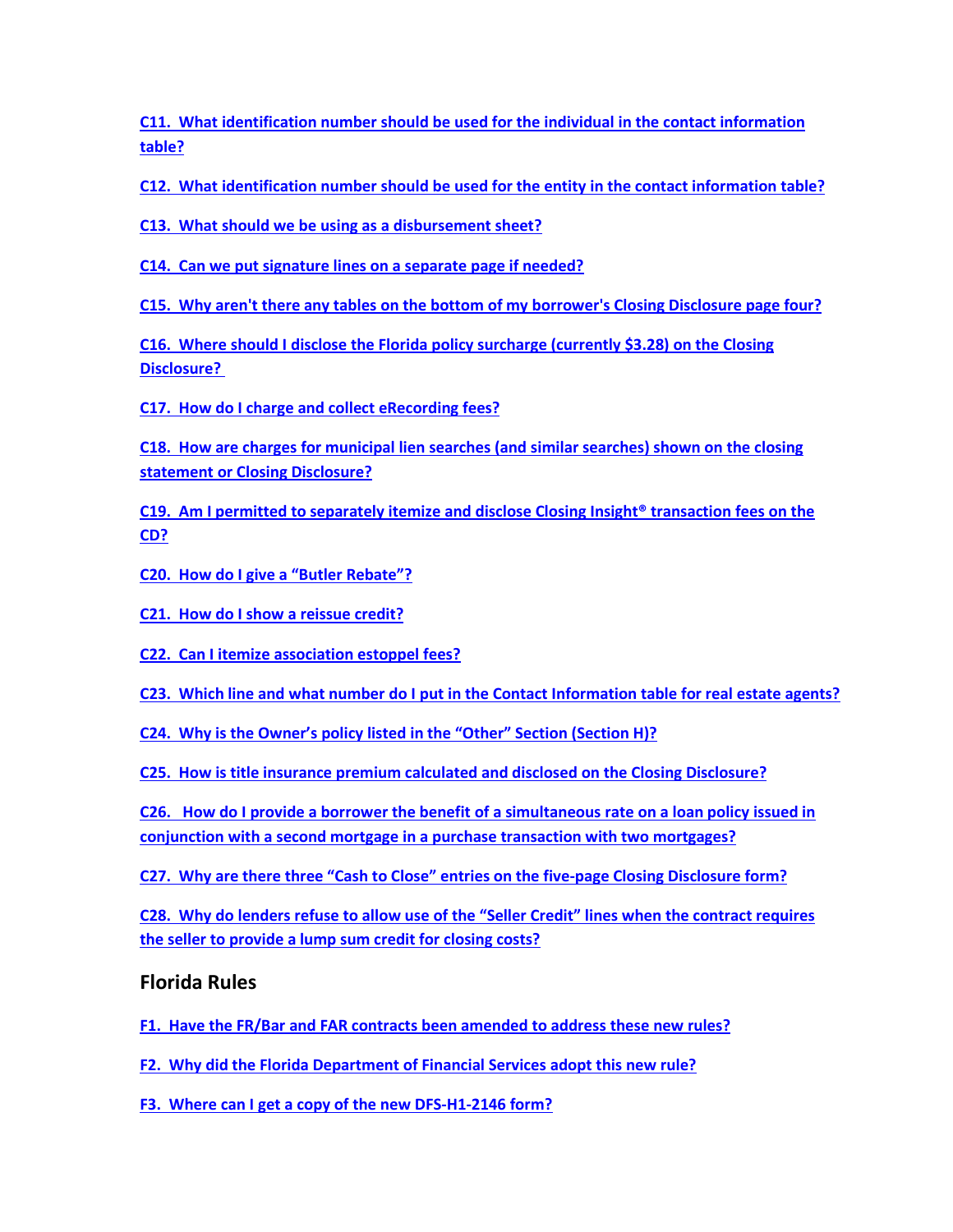**[F4. What do I do with the form once it is completed?](#page-22-4)** 

**[F5. How do I complete the Settlement Agent Certification box?](#page-23-0)** 

**[F6. How do I complete the table on the form?](#page-23-1)** 

**[F7. Can I edit the form?](#page-24-0)** 

**[F8. Are attorneys who do not issue title insurance through a title insurance agency required to](#page-24-1)  [follow the rule?](#page-24-1)** 

**[F9. When must I use the new form?](#page-24-2)** 

**[F10. When issuing owner and loan policies, what premium amount should we show on Schedule](#page-24-3)  [A for each policy?](#page-24-3)** 

**[F11. Why am I being asked to provide a preliminary HUD before a loan has been approved?](#page-24-4)  [Should I provide one?](#page-24-4)**

**[F12. Where do I put the \\$3.28 surtax on form DFS-H1-2146?](#page-25-0)** 

**[F13. Where should I send the \\$3.28 surcharge?](#page-25-1)**

# **TRID Interpretation**

<span id="page-4-0"></span>T1. Which loans are covered under the new law requiring the Closing Disclosure?

A. Most consumer mortgages. Exceptions include reverse mortgages, open-ended loans such as HELOCS, loans for business, commercial, or agricultural purposes, and loans made to other than natural persons.

<span id="page-4-1"></span>T2. If it is a cash deal, will the Closing Disclosure have only two pages? What if it is a commercial deal?

A. The Closing Disclosure is only required and designed to be used for transactions which include a mortgage. Commercial transactions are exempt from its required use if the mortgage loan is "primarily" for business, commercial or agricultural purposes.

Although there is no prohibition from using the Closing Disclosure for cash and commercial transactions, you may use any form you wish for those transactions including the custom settlement statements found in DoubleTime®, the new ALTA designed forms, or the original two-page HUD-1(1974 version).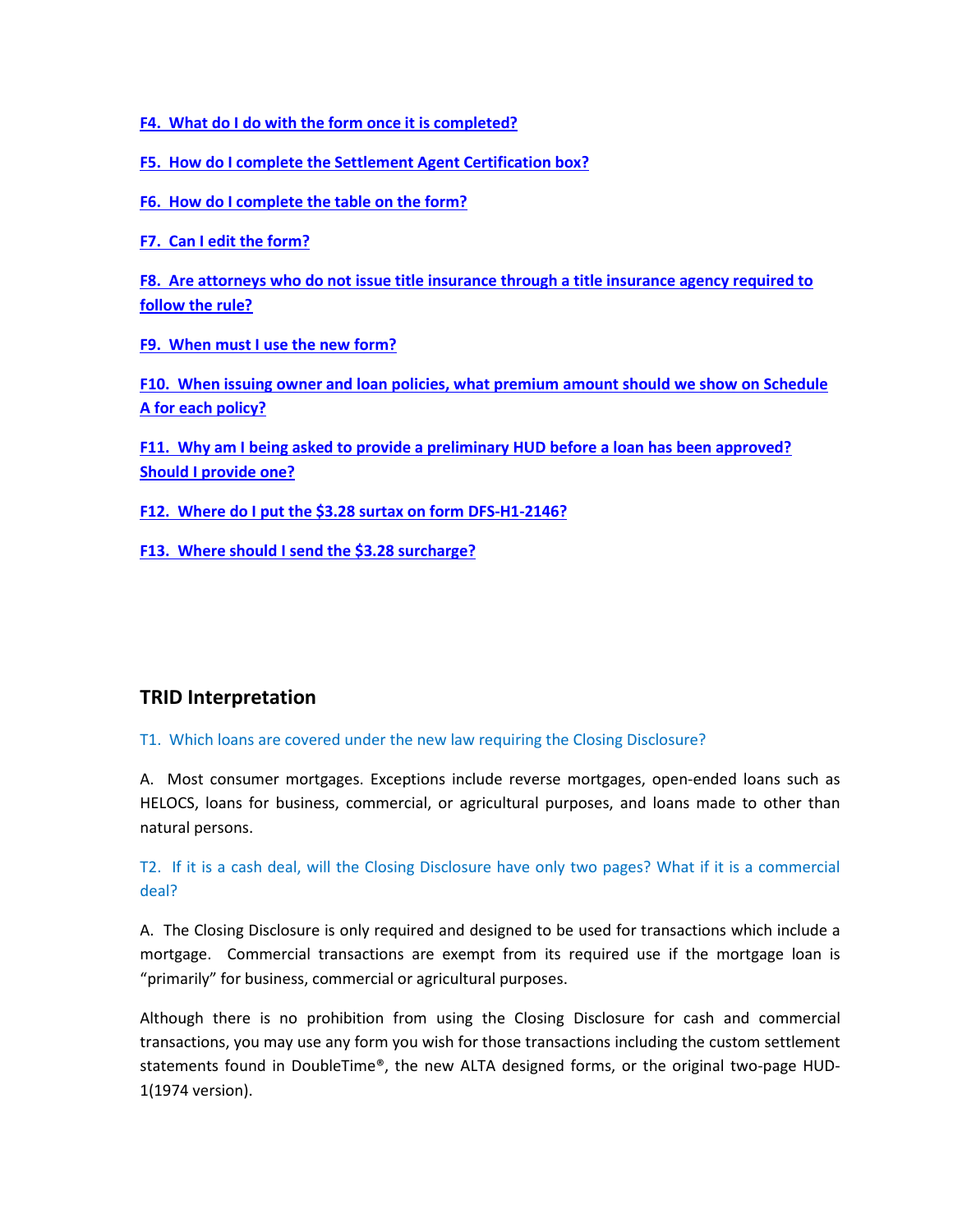#### <span id="page-5-0"></span>T3. Are time share sales covered by the new rules?

A. If the time share purchase includes a mortgage transaction which is considered to be a Covered Loan the new rules apply. However, the transaction is specifically exempted from having to comply with the three business day before closing rule related to delivery of the Closing Disclosure.

<span id="page-5-1"></span>T4. How will a reverse mortgage be reflected as loan amounts, interest rates and life of borrower are uncertain?

A. Reverse mortgages are not subject to the new TILA-RESPA Integrated Disclosure rules. Those loans will continue to be governed by Good Faith Estimates, HUD-1 settlement statements, and Truth in Lending disclosures.

### <span id="page-5-2"></span>T5. Do we count Saturday when applying the mail box rule if the bank is closed on Saturday?

A. Yes, except for those occasions when your Saturday is one of the four federal holidays which falls on a day which floats from year to year (New Year's Day, Independence Day, Veterans Day, and Christmas Day). In that case Saturday is not counted, but the day on which the holiday might be observed is counted even though government offices and banks are closed and regular mail service is suspended.

Other than the exception for federal holidays, it makes no difference if the bank is closed on Saturday as far as counting the days related to receipt of the Closing Disclosure including the mail box rule.

## T6. If a new service is requested after the Closing Disclosure has been delivered does a new Loan Estimate have to be given to the borrower?

A. Once a Closing Disclosure has been delivered there will never be another Loan Estimate. New services will be only be disclosed on the Closing Disclosure.

### <span id="page-5-3"></span>T7. Can we provide a copy of the Closing Disclosure to realtors?

A. Realtors generally request signed HUD-1 closing statements for their files. Associations sometimes request them as well. Sharing the borrower's CD with third parties, however, should be limited to those situations where you have both lender and borrower permission.

Unlike the HUD-1, the CD is created by the lender and the lender has ownership rights to it. For that reason, their approval is needed. In addition, since the CD contains far more Non-public Personal Information (NPI), caution should be exercised and borrower approval obtained before sharing it with others.

A better solution is to provide the seller's CD which you will prepare. In the rare event the borrower has paid for all or part of the real estate brokerage services, get permission and provide the borrower CD; or provide your own combined settlement statement which only reflects settlement charges.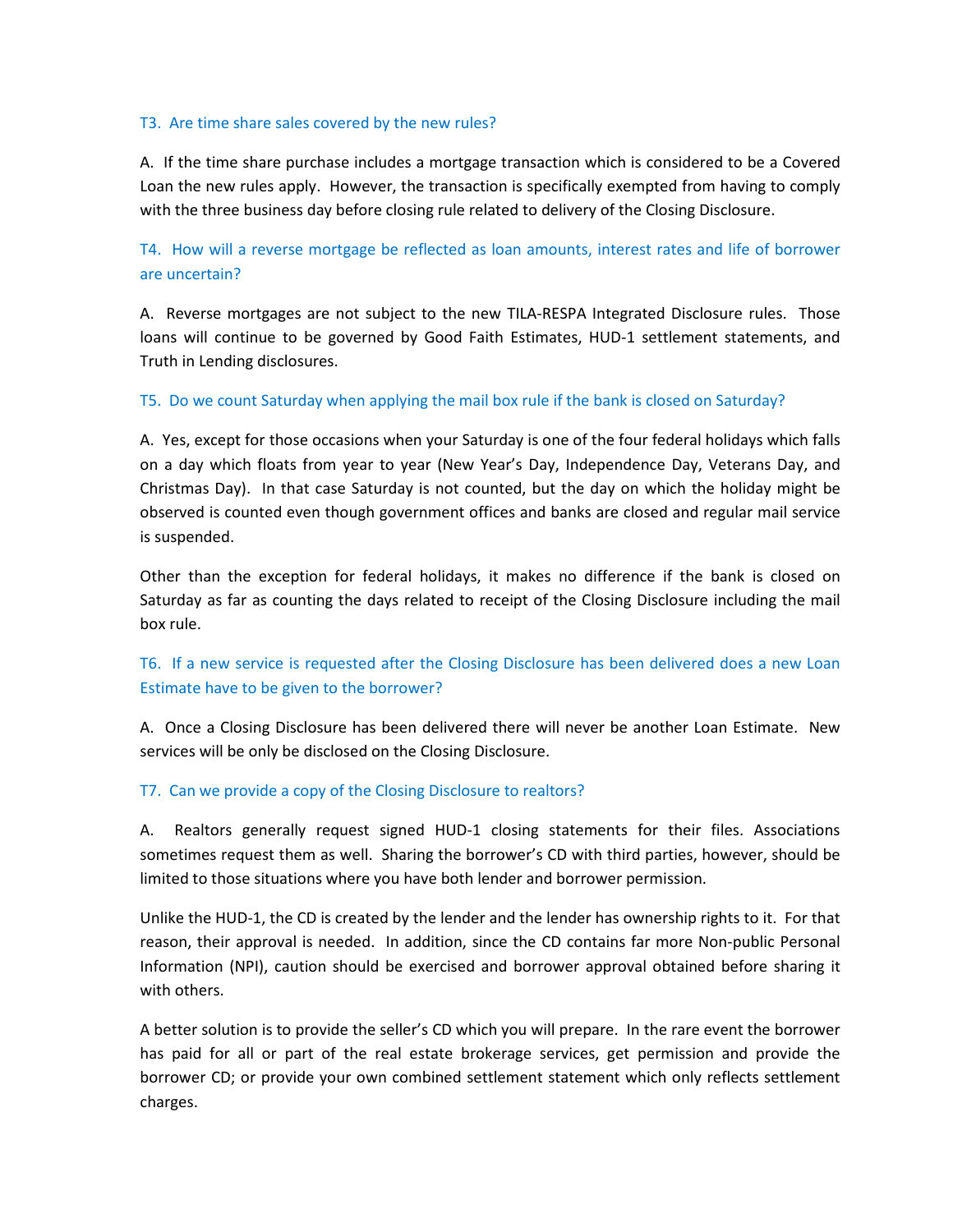#### <span id="page-6-0"></span>T8. Do the new TRID rules apply to an assumption of mortgage?

Generally speaking, yes. TRID rules apply to an assumption provided the following three elements are present: 1) it is a residential mortgage; 2) the creditor expresses their acceptance of the new consumer; and 3) there is a written agreement (See 12 CFR 1026.20(b) and associated commentary).

Noteworthy is that the approval of creditworthiness, notification of change of records, mailing of a new coupon book, and acceptance of payments from the new consumer do not in and of themselves constitute the express agreement to accept the new consumer as required.

### <span id="page-6-1"></span>T9. Is there a timeframe for the seller to receive the Seller's Closing Disclosure?

A. The Seller's Closing Disclosure must be provided to the seller no later than the day of closing. You can provide it as early as you want, but there is no three-day rule like there is for the borrower's form.

#### <span id="page-6-2"></span>T10. Can a buyer be "forced" to use the services of lender's selected settlement agent?

A. Yes. The lender can require the borrower to use a lender-selected provider. (This is not new under TRID. It was also the case for the GFE/HUD, though it rarely occurred.)

The lender can choose the provider; the lender can give the borrower a list of at least two providers and restrict the borrower's choice to that list; or the lender can give the provider a list of at least one provider and allow the borrower to choose from the list or find a provider on their own ("shop").

Even when the borrower chooses someone, the lender can still deny use of that provider when the provider is not on the lender's internal approved list. (E.g. settlement agent has no access to Closing Insight or other collaboration portal as required by the lender; has failed to meet the lender's "Best Practices" requirements, etc.)

### <span id="page-6-3"></span>T11. Is my transaction covered by TRID Rules?

A. Most consumer mortgage loan closings are covered. Exceptions include reverse mortgages, open-ended loans such as HELOCS, loans for business, commercial, or agricultural purposes, and loans made to other than natural persons. Let me state the obvious: cash deals are not covered by TRID. The Closing Disclosure is only required and designed to be used for transactions which include a mortgage. Commercial transactions are exempt from its required use if the mortgage loan is "primarily" for business, commercial or agricultural purposes. Although there is no prohibition from using the Closing Disclosure for cash and commercial transactions, you may use any form you wish for those transactions including the custom settlement statements found in DoubleTime<sup>®</sup>, the new ALTA designed forms, or the original two-page HUD-1(1974 version).

<span id="page-6-4"></span>T12. What closing statements can I provide to the real estate broker and other third parties?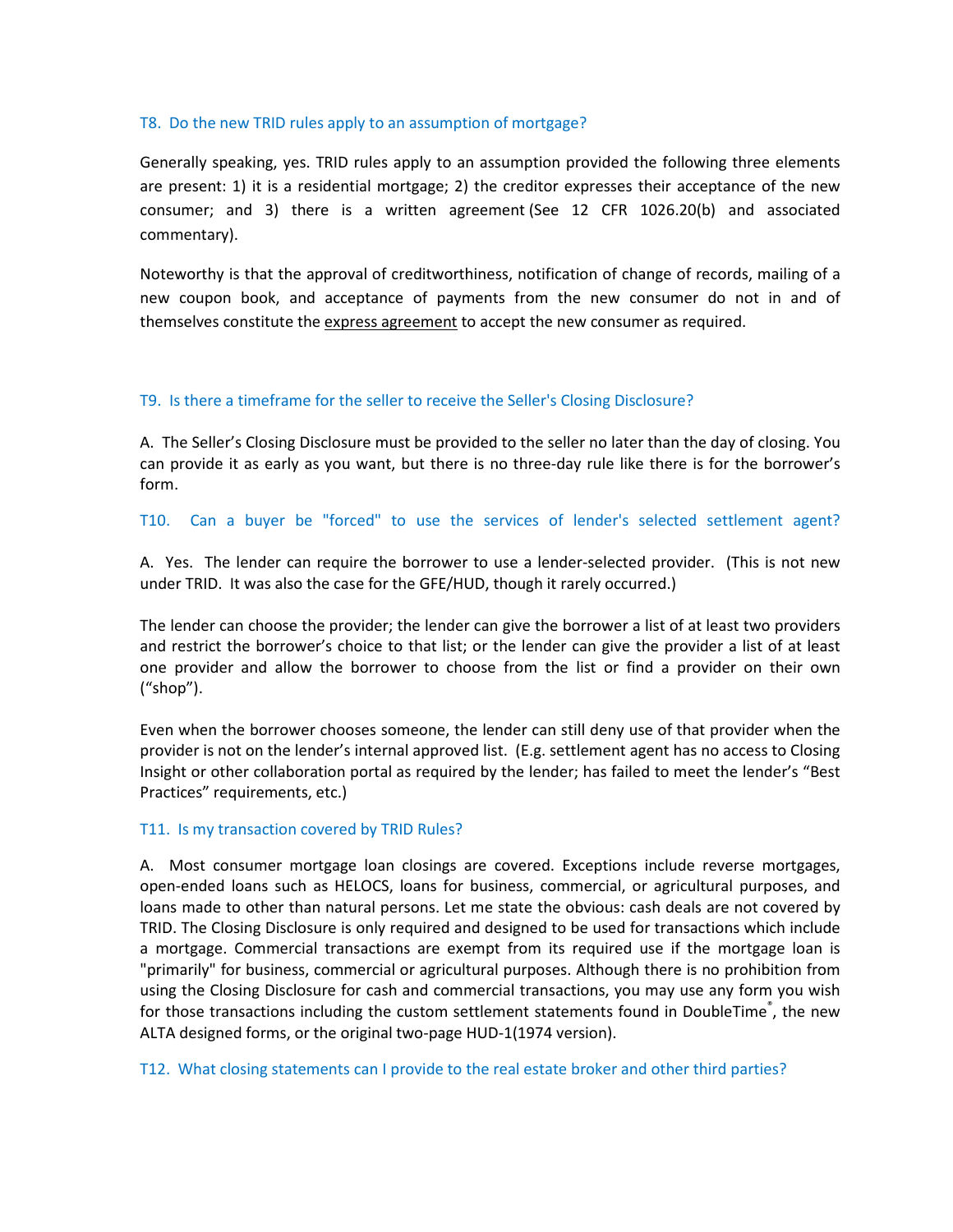A. Unlike the HUD-1, the Closing Disclosure is created by the lender and the lender has ownership rights to it. For that reason, their approval is needed. In addition, since the Closing Disclosure contains far more Non-public Personal Information (NPI), caution should be exercised and borrower approval obtained before sharing it with others.

A better solution is to prepare a joint closing statement such as the ALTA statement or the custom settlement statements found in DoubleTime® and other closing software. The general sense is that these can be provided to real estate brokers without significant concern.

The TRID rules require that the settlement agent prepare and provide a Seller Closing Disclosure. There is no reason to give that to anyone other than the seller if you have prepared another joint closing statement but there is no NPI concern about the Seller Closing Disclosure.

### <span id="page-7-0"></span>T13. There is a first and a second mortgage in my transaction. Can I show both mortgages on one closing disclosure?

A. Lenders have the option of having the second loan disclosed on a separate document, or they can include it on the Closing Disclosure for the first mortgage. If shown on a separate document, it would not necessarily be on a Closing Disclosure. For example, because a HELOC is an "open-end" loan transaction, it could be disclosed using a HUD-1 type document or settlement statement. Only "closed-end" loan transactions are covered by the new rules and must use the Closing Disclosure unless they qualify for some other exemption.

If the lender wants to include everything on one Closing Disclosure, we believe the separate charges related to the second loan should be disclosed in "Section H. Other;" but the lender has the discretion to request itemization elsewhere.

### <span id="page-7-1"></span>T14. Where and how should I disclose the Florida policy surcharge (currently \$3.28) on the Closing Disclosure?

A. The policy surcharge required by Sec. 627.7865, F.S. is described in Sec. 631.401(2), F.S. as a "governmental assessment." As such it should be disclosed in "Section E. Taxes and Other Government Fees." There is no hard and fast rule as to how it should be described on the Closing Disclosure, but it must include the reference "State of Florida" as the payee following the word "to" on that line. **HOWEVER, THIS DOES NOT CHANGE THE REQUIREMENT THAT THE SURCHARGE BE DISBURSED TO THE UNDERWRITER AS YOU HAVE ALWAYS DONE.**

It may help to think of the Closing Disclosure as a DISCLOSURE document, not a DISBURSEMENT document. The surcharge is being disclosed as a governmental assessment. But it is disbursed to the underwriter, who then pays the surcharges it has collected to the State. Since the surcharge is not a component of title insurance, it should never be preceded by "Title - ."

*NOTE:* Lenders may have a different interpretation. Lender instructions should normally be followed since they are responsible for the content of the Closing Disclosure. We believe that if the lender asks for your assistance or advice, separately itemized in Section E would be the preferred placement.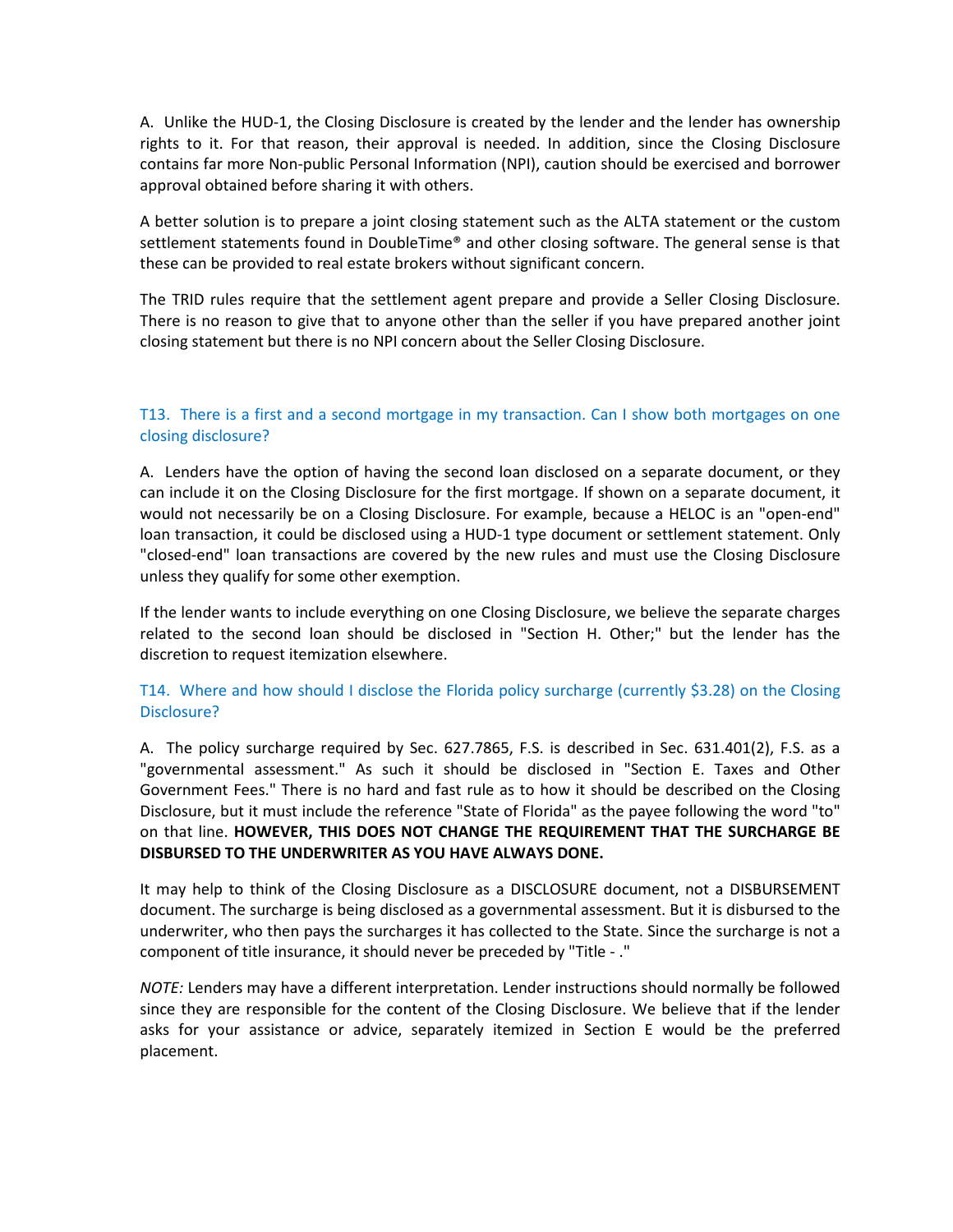<span id="page-8-0"></span>T15. If a lender on a commercial transaction requires a mortgage on one of the parties' residences, does that mortgage fall under the provisions and requirements of TRID?

A. As long as the "primary" purpose of the mortgage on the residential property is NOT for "personal, family or household purposes," it does not fall under the provisions of TRID.

### <span id="page-8-1"></span>T16. Do the provisions of the Rule apply to second mortgages?

A. There is no exception for a mortgage merely because of its priority. Such a mortgage may, however, qualify for an exemption for other reasons. For example, a Home Equity Line of Credit (HELOC), which is often secured by a second mortgage, is not covered since it is an "open-end credit" transaction. It would not be covered even if it was a first mortgage since the TRID Rule only governs "closed-end credit" transactions. ("*Closed-end credit* means consumer credit other than 'open-end credit'" 12 CFR 1026.2(a)(10))

### <span id="page-8-2"></span>T17. When a transaction has two simultaneous mortgages are one or two Closing Disclosures used?

A. When conducting a transaction with two simultaneous mortgages, the primary lender will make the decision as to whether there will be one Closing Disclosure (CD) or two. If the second loan is exempt (e.g. HELOC; downpayment assistance loan), a separate settlement statement might be used since a CD would not be required. (The Rule only discusses the disclosure and placement of the proceeds from the subordinate loan on the primary loan's CD when two settlement statements are being utilized and leaves open the possibility that all costs would be shown on one.) If the lender chooses to show both the primary and subordinate loan on one CD, the lender will determine how to disclose the costs associated with the subordinate loan.

### <span id="page-8-3"></span>T18. May lenders charge application fees or fees for pre-approvals?

A. The lender may not charge anything at the time of loan application except a reasonable fee to pay for a credit report. After delivery of the Loan Estimate **and** after the consumer gives an indication that he/she wants to proceed with the loan, the lender may charge additional fees and require the additional information needed to underwrite the loan.

<span id="page-8-4"></span>T19. What are the six elements that trigger a loan application has been received and then requires the lender issue the Loan Estimate within three business days?

A. You can easily remember the six elements by its acronym = A.L.I.E.N.S. (See 12 CFR § 1026.2(a)(3)(ii))

**A**ddress of Property **L**oan Amount Sought **I**ncome of Borrower **E**stimated Value of Property **N**ame of Borrower **S**ocial Security Number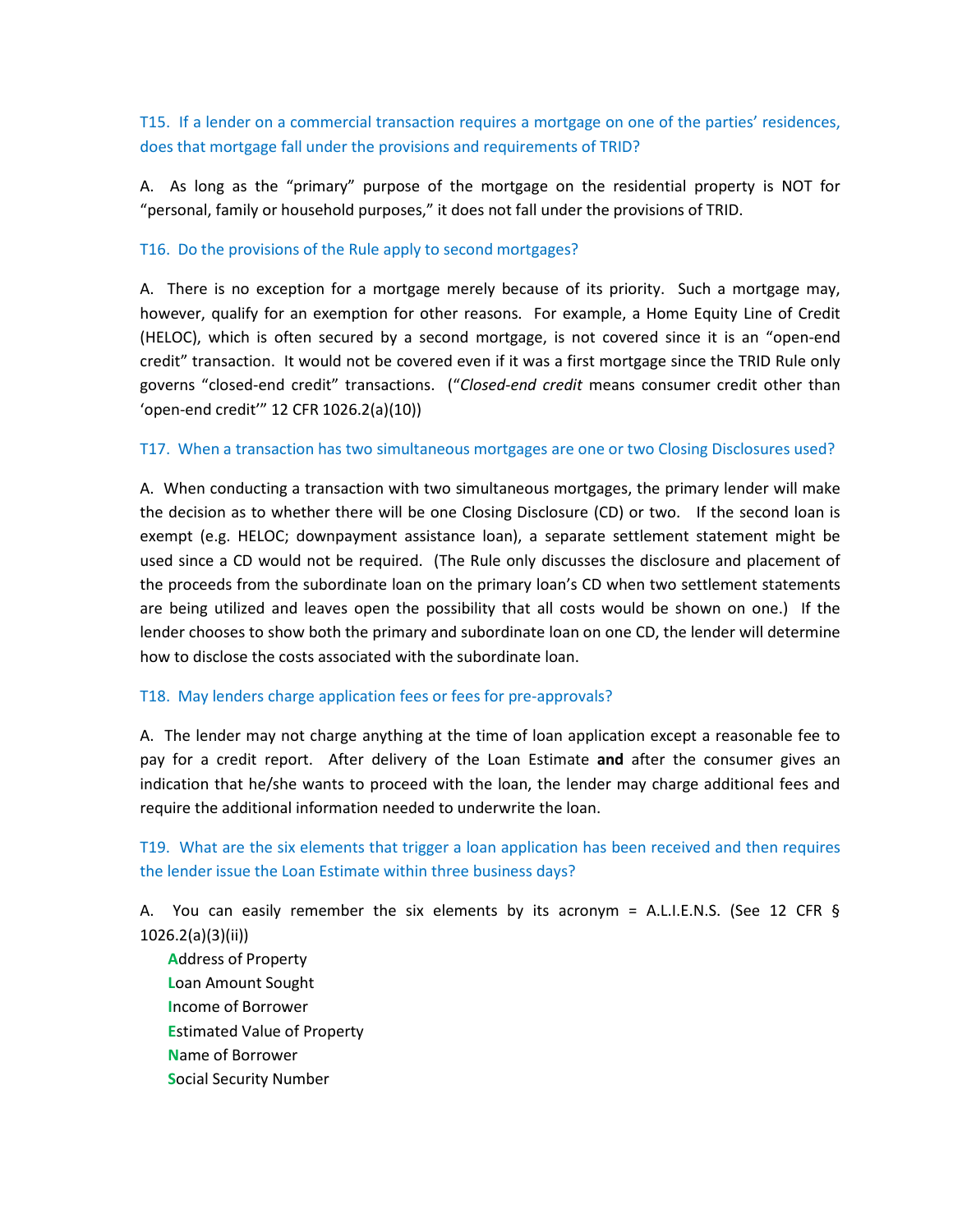#### <span id="page-9-0"></span>T20. Who prepares the borrower's Closing Disclosure (CD) form?

A. The Rule grants the creditor the option of preparing the CD or sharing that responsibility with the settlement agent. TRID Comment  $19(f)(1)(v)-3$  states: "If a settlement agent provides disclosures...in the creditor's place, the creditor remains responsible…for ensuring that the requirements of [12 CFR] § 1026.19(f) have been satisfied."

# <span id="page-9-1"></span>T21. How much of a change to the APR is allowable without triggering a new three-day review period?

A. Depending on the type of loan it is either 1/4 or 1/8 of a percent. Some lenders will err on the side of caution and use the 1/8 of a percent change on all loans no matter what loan product is used in the transaction.

In unofficial guidance, CFPB Director Richard Cordray has stated that the CFPB will only be concerned about changes that *increase* the APR by the stated limits. Despite this guidance, lenders may remain cautious and require a new three-day review period for decreases in APR as well.

# <span id="page-9-2"></span>T22. I thought that the whole process was that NOTHING changed after the delivery of the Closing Disclosure.

A. You are thinking of the original proposal by the CFPB in the draft of the Rule. Because of the American Land Title Association's massive effort (along with the help of a number of our related industry professionals) to convince the CFPB that delaying closing for minor changes would cause chaos and harm both buyer and seller, the final Rule states that under only three circumstances will the three-day review period be re-triggered. The three instances where a new review period is required are:

- 1) If the annual percentage rate (APR) becomes inaccurate,
- 2) If the loan product is changed, or
- 3) If a pre-payment penalty is added.

Know also that other last minute changes may cause a lender to have to re-submit the file for additional underwriter review or for a new appraisal. This too would delay a closing though it would not be related to any TRID-Rule violation.

# <span id="page-9-3"></span>T23. If the closing is a "mail away" we usually need the package ready several days before closing. Does the three-day time period also apply to the closing documents from the lender or is it just the Closing Disclosure?

A. The CD is the disclosure document required to be delivered prior to closing, not the entire closing package. Therefore you are going to have to do what you have always done: stay in close communication with the lender in order to get everything you need when you need it.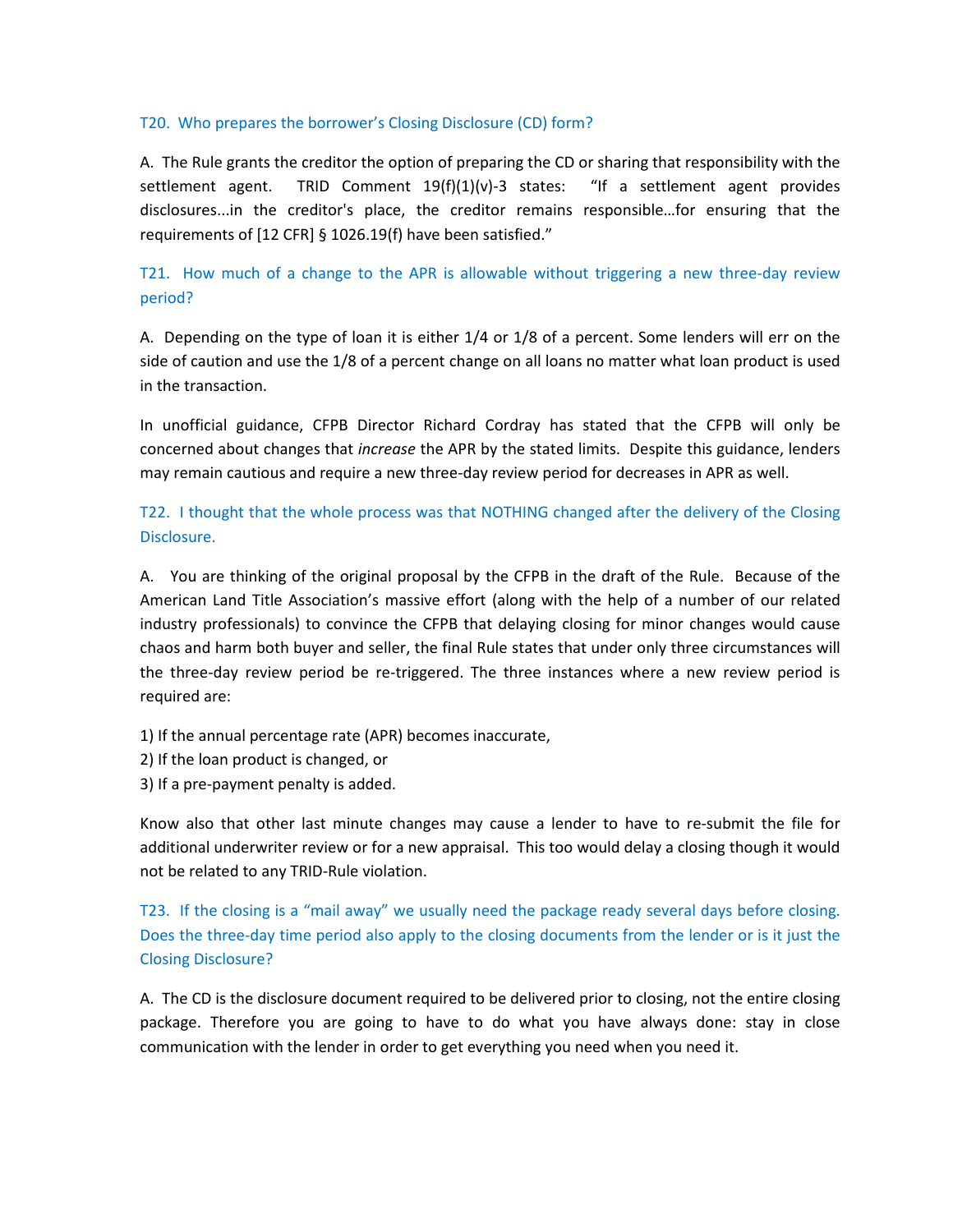## <span id="page-10-0"></span>T24. How do I handle the situation if the consumer states that they never received the Closing Disclosure?

A. Simply call the lender and tell them the consumer states that they did not receive the CD in advance and then inquire if the lender would like you to proceed. Remember, if the lender used the "mail-box method" of delivery (either mailing or emailing the CD seven days in advance), there is a presumption in the Rule that the consumer received the CD without requiring proof of receipt. Therefore, it is entirely possible that the lender met its obligation but the CD got lost in the mail/email. "Receipt" then is defined by the Rule and does not necessarily mean that the consumer actually received the CD!

<span id="page-10-1"></span>T25. If a consumer writes a statement specifically waiving their right to the three-day review is there a provision to allow for this?

A. The rule is quite clear on this so here it is:

*Consumer's waiver of waiting period before consummation.* If the consumer determines that the extension of credit is needed to meet a bona fide personal financial emergency, the consumer may modify or waive the three-business-day waiting period… after receiving the (Closing Disclosure). To modify or waive the waiting period, the consumer shall give the creditor a dated written statement that describes the emergency, specifically modifies or waives the waiting period, and bears the signature of all consumers who are primarily liable on the legal obligation. Printed forms for this purpose are prohibited. See 12 CFR 1026.19(f)(10)(iv).

It is important to remember that the definition of "consumer" under the Rule is limited to the borrower, as a consumer of credit. The seller is not considered a consumer under the Rule.

As a practical matter, lenders are unlikely to accept a waiver for a variety of reasons including instructions from the investor lined up to purchase the loan from the lender.

# <span id="page-10-2"></span>T26. Do the regulations in the Rule affect the three-day right of rescission on refinances or do the borrowers get three days prior to signing plus three days after?

A. The three-day right of rescission for covered refinance transactions does not change with the new Rule. Therefore the consumer will have three business days prior to consummation to review the fees, terms and charges and at least three business days after consummation to exercise their right to rescind.

<span id="page-10-3"></span>T27. When a transaction closes late in a calendar year, the lender often requires the full payment of the current year's property tax bill. Where should that payment be disclosed on the Closing Disclosure (CD)?

A. Since an October closing usually means the first loan payment will be due on December 1, lenders often want the settlement agent to collect for and make payment of the current year's tax bill when it becomes available in November. (Lenders may also insist upon similar withholdings and payments for closings in other months due to the logistics of setting up and administering the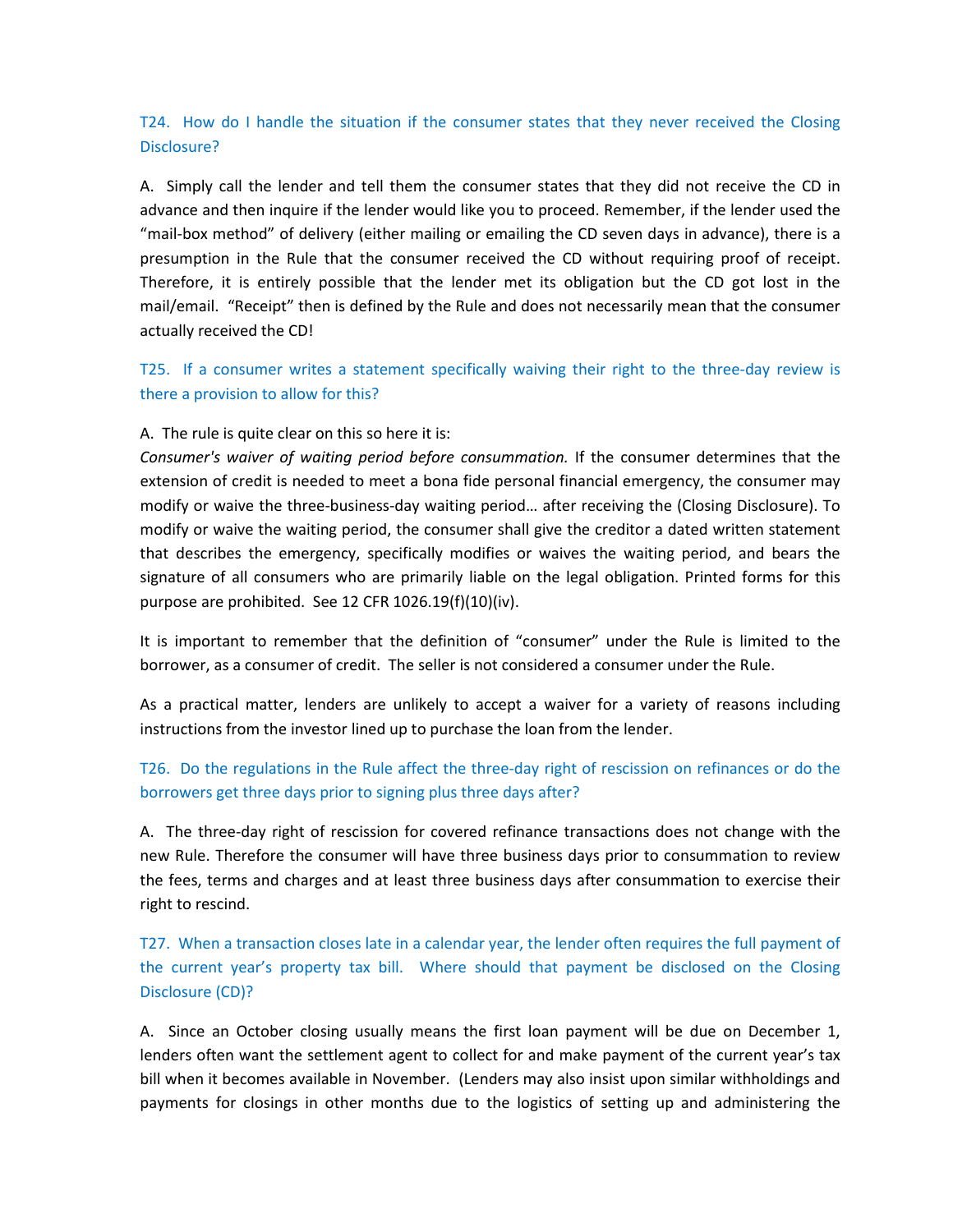borrower's escrow account for future payments.) Here are some examples of how lenders may allow these payments to be disclosed:

"Section F. Prepaids" is reserved for items the lender requires to be paid in advance of the first loan payment. Payment of the tax bill in November in advance of the first loan payment due in December satisfies that condition. If shown in Section F. Prepaids, the payment would likely be disclosed in the borrower's column, but it could be directed to the seller's column as well. In either case, the proration on page three in the Summaries of Transactions tables will apportion the obligation between the parties.

"Section H. Other" is intended to capture optional items as well as those services which the lender does not require as a condition of closing the loan. Since arguably the payment of a tax bill before its due date is not a condition for closing the loan, some lenders may decide that this is the appropriate location.

"Section N. Due from Seller at Closing" is intended, among other things, to capture the payoff of liened items such as the seller's existing mortgage. Although some may discount the disclosure here of a not yet due tax bill, they do so on the theory that no lien has been recorded. Since, in Florida, the lien attaches automatically on January  $1<sup>st</sup>$  of the tax year without the necessity of a recording, we feel this solution addresses the Florida situation accurately and that Section N is a viable alternative.

## <span id="page-11-0"></span>T28. Where will we show payments to construction subcontractors on the Closing Disclosure? What if there aren't enough lines?

A. That depends on the form used by the lender. When construction is financed, there often is no seller. That opens up the possibility that the lender will require the use of the CD form H-25(J) which can be used when there is no seller. On that form, page three has a Payoffs and Payments table where these payments can be itemized. If the number exceeds 15, the final line can be used in connection with an addendum which would include additional payments.

Since the lender may not necessarily use the alternative form, the payments can be disclosed on the standard form H-25(A) in Section K. Due from Borrower at Closing as Adjustments. Since there are so few lines, the bottom line can contain the total of all additional payments disclosed on an addendum.

#### <span id="page-11-1"></span>T29. Where are the buyer's and seller's signature lines on the Closing Disclosure?

A. Like RESPA and the HUD-1, there is no requirement that either party acknowledges the truthfulness of the form or authorizes disbursements. (However, the Rule provides an option for the lender to include a Confirm Receipt signature for the borrowers.) Our Florida Insurance Premium Disclosure rule requires such an acknowledgement and authority and the required language confirms the parties review and agreement with the CD and any other settlement statements used by the settlement agent. In the event you need a signature page for your CD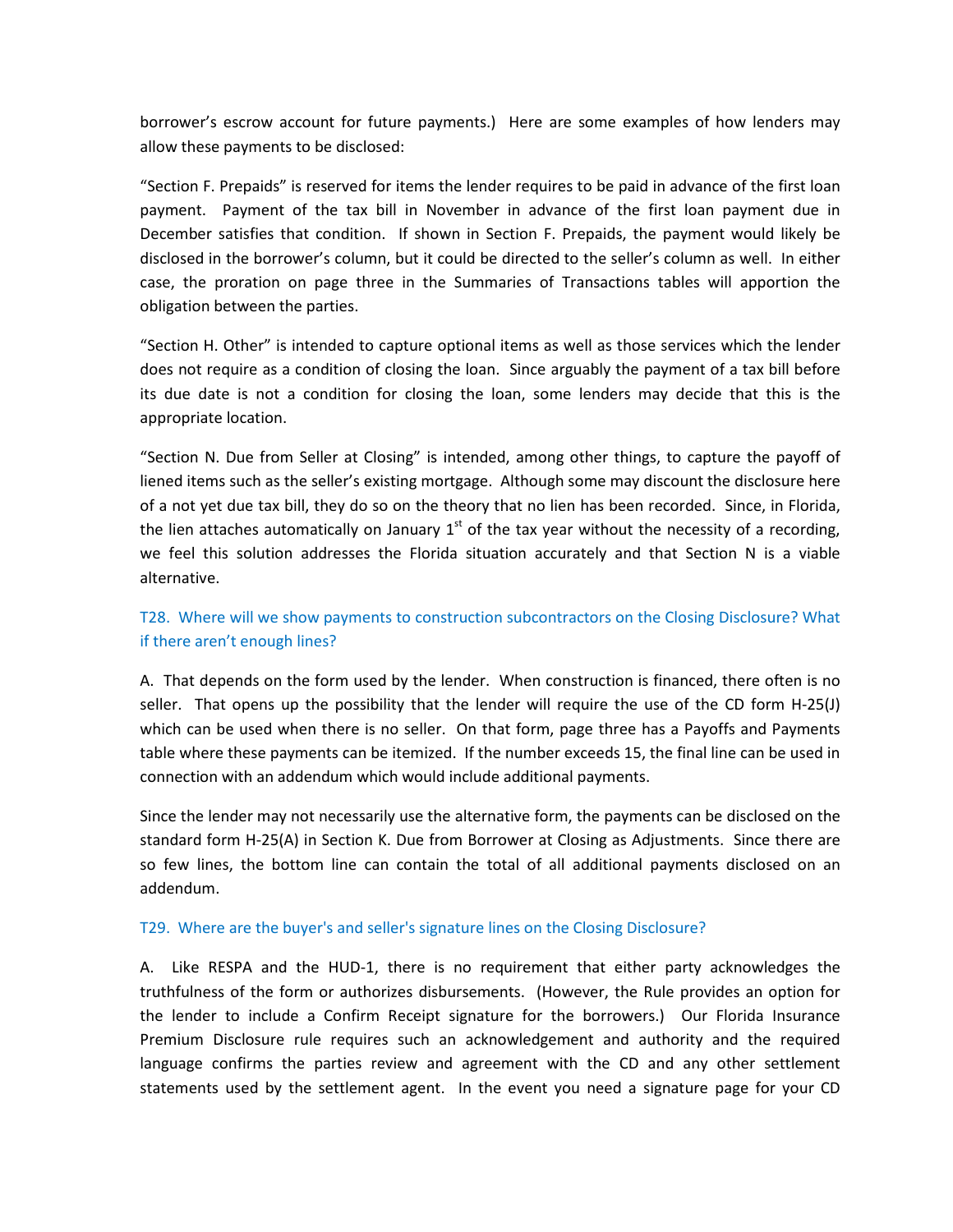forms, you may use an addendum to add them. (In DoubleTime®, "Addendum B - Customary Recitals", which includes the same certifications as found in the Florida rule, will satisfy that need.) Finally, the optional use of an ALTA Settlement Statement will also provide you with the ability to have the parties sign and the same certifications mentioned above will be found there as well.

### <span id="page-12-0"></span>T30. What are the procedures when something changes after closing?

A. If a fee to the consumer becomes inaccurate within 30 days of consummation and that inaccuracy results in a change to the amount actually paid by the consumer, the Creditor must deliver or place in the mail a revised Closing Disclosure (CD) within 30 days of knowledge of the inaccuracy.

If a clerical non-numeric error is discovered, the Creditor must deliver or place in the mail a revised CD within 60 days after consummation.

If a tolerance level is violated, the Creditor must refund the required amount to the consumer within 60 days of consummation and the Creditor must provide a revised CD reflecting the refund within the same 60 day time period.

### <span id="page-12-1"></span>T31. Where can I read the new regulations?

The regulations related to TRID are codified in 12 CFR Part 1026 - Truth in Lending (Regulation Z). The CFPB has a link at<http://www.consumerfinance.gov/eregulations/1026-1/2015-18239#1026-1> Another site which many have found useful is [https://www.bankersonline.com/regulations/12-](https://www.bankersonline.com/regulations/12-1026-000) [1026-000](https://www.bankersonline.com/regulations/12-1026-000)

In particular, the following sections are particularly useful in understanding forms completion: 12 CFR 1026.37 - Content of disclosures for certain mortgage transactions (Loan Estimate) 12 CFR 1026.38 - Content of disclosures for certain mortgage transactions (Closing Disclosure) Other sections which contain significant guidance are the following: 12 CFR 1026.2 - Definitions and rules of construction 12 CFR 1026.3 - Exempt transactions 12 CFR 1026.17 - General disclosure requirements 12 CFR 1026.19 - Certain mortgage and variable rate transactions

12 CFR 1026 Appendix D - Multiple Advance Construction Loans

12 CFR 1026 Appendix H - Closed-End Model Forms and Clauses

# <span id="page-12-2"></span>T32. Do I have to provide a Closing Disclosure form to the seller? (Why can't I just give them a HUD-1, ALTA Settlement Statement, or some other "easy" form?)

TRID requires settlement agents to provide "the disclosures in 12 CFR § 1026.38 that relate to the seller's transaction reflecting the actual terms of the seller's transaction" (12 CFR § 1026.19(f)(4)(i)). "The settlement agent complies…by providing a copy of the Closing Disclosure provided to the consumer, if it also contains the information under § 1026.38 relating to the seller's transaction, or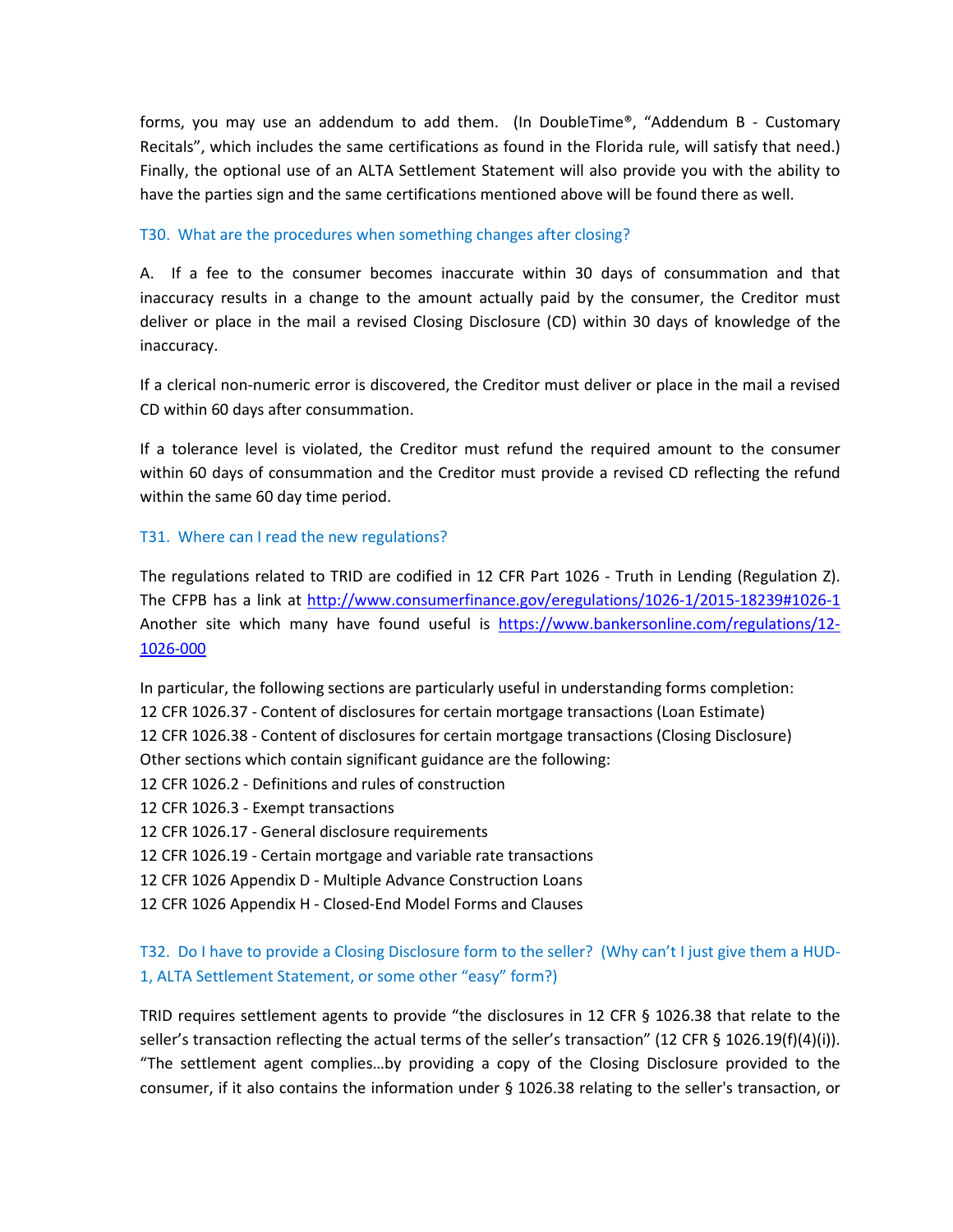alternatively providing the disclosures under  $\S$  1026.38(t)(5)(v) or (vi), as applicable." (Comment 19(f)(4)(i)-1.)

Providing a HUD-1, ALTA Settlement Statement, or some other "easy" form does not satisfy these TRID requirements. The easiest way to comply is to complete and provide promulgated Form H-25(I) *Mortgage Loan Transaction Closing Disclosure - Modification to Closing Disclosure for Disclosure Provided to Seller - Model Form.* In the alternative, you have two other options pursuant to the rules outlined above. With the lender's permission, you can provide the seller with the same form provided to the borrower as long as it includes all the seller information including the specific charges for services and products for which the seller is responsible. Or you can provide a modified or redacted version of the same form after removing all information related to the borrower and lender by following the guidance provided by § 1026.38(t)(v).

### <span id="page-13-0"></span>T33. Must private lenders provide borrowers with loan estimates and closing disclosures?

Private lenders are exempt if the private lender does not meet the definition of "creditor" under 12 CFR § 1026.2(a)(17). Generally speaking that depends upon whether the private lender "regularly extends consumer credit" (S*ee,* 12 CFR § 1026.2(a)(17)(i)and(v)).

A person "regularly extends consumer credit" if they extended credit more than 25 times (or more than 5 times for transactions secured by a dwelling) in the preceding calendar year\* or if, in any 12 month period, they originate more than one "high-cost" HOEPA loan that falls under the provisions of 12 CFR § 1026.32, or one or more such credit extensions through a mortgage broker.

\*If the numerical standards are not met in the preceding year, they apply to the current year.

CAVEAT: It should be noted that even private lenders who do not meet the definition of "creditor" are subject to the Loan Originator Compensation Rule, which does not require a Closing Disclosure, but has its own set of prohibitions and requirements. (Seller financers who finance no more than one or no more than three properties in any 12-month period may qualify for exclusion from this rule depending on the specifics of the transaction.) (*See,* 12 CFR § 1026.36)

### <span id="page-13-1"></span>T34. Can a borrower sign the note, mortgage and other loan documents before the day of closing?

There is no TRID provision which specifically prohibits the early signing of loan documents. However, many lenders have reportedly refused to allow early signings. This resistance is likely related to the TRID requirement that the Closing Disclosure be delivered three business days before "consummation." Since consummation is determined by state law, lenders have apparently concluded that an early signing is tantamount to consummation in some states. As such, an early signing would violate the three day rule if the Closing Disclosure was merely delivered three business days before the scheduled closing date.

When a mail away is anticipated, working with the lender in advance of setting the closing date will likely solve the problem. As long as the first Closing Disclosure is delivered early enough, signing ahead of time should not be a problem. It may take some effort though since many processors may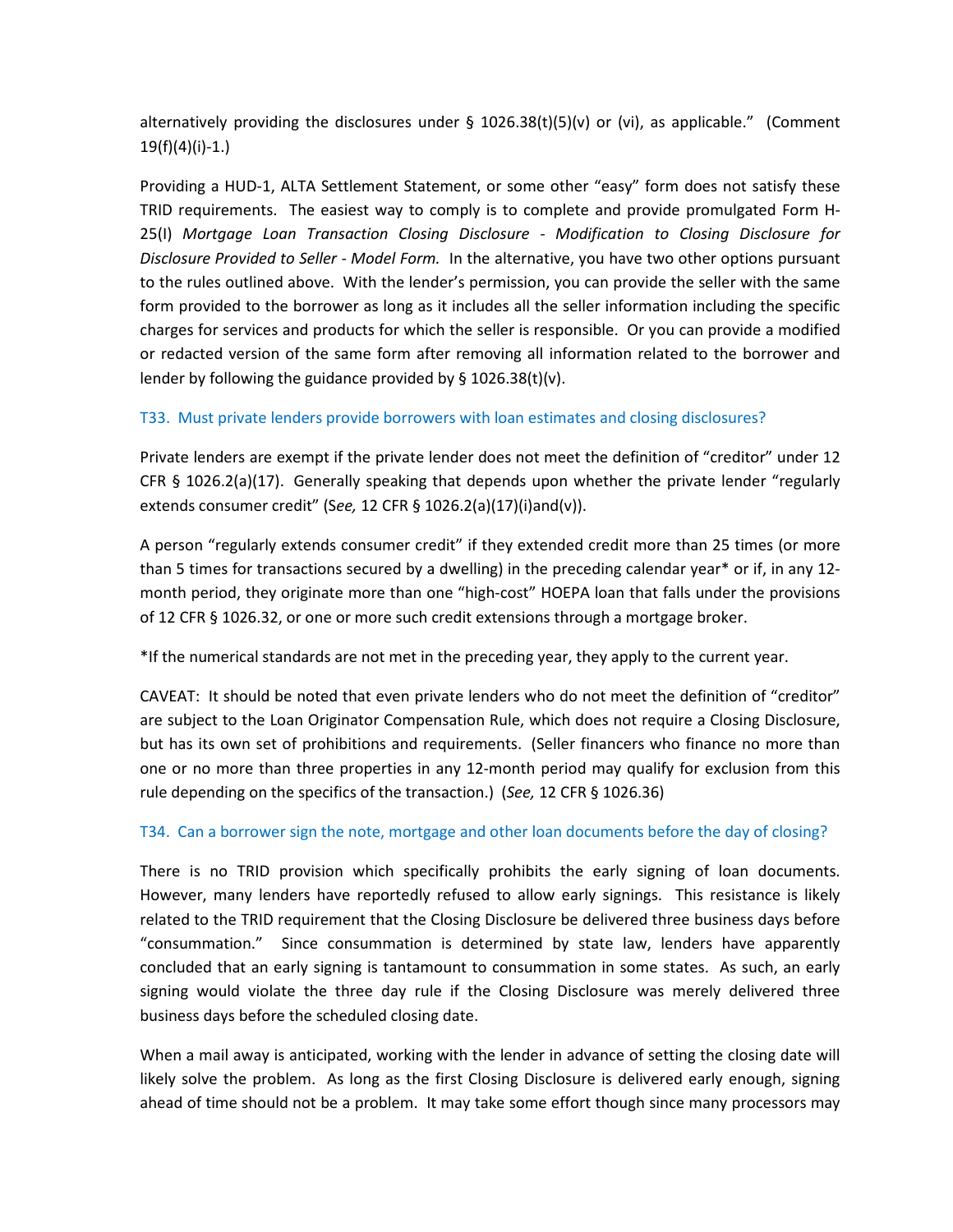not understand the reasoning behind a seemingly hard and fast internal rule not to allow early signings.

<span id="page-14-0"></span>T35. An LLC is buying a residence to be occupied by the two members of the LLC. The members will sign the promissory note in their individual capacities and not as representatives of the LLC. Why does the bank say the Closing Disclosure is required for this purchase by an entity?

TRID rules apply to the loan given to the borrower; not the purchase by the buyer. If the LLC was obtaining the loan the transaction would qualify for the exemption provided for "extensions of credit to other than a natural person." If the LLC was buying the residence for rental purposes it would likely qualify for the other § 1026.3(a) exemption for "an extension of credit primarily for a business, commercial or agricultural purpose."

Remember also that there is no prohibition on using the Closing Disclosure for exempt transactions. Ultimately it is the lender who makes the decision as to forms usage.

# **Closing Disclosure Functionality**

<span id="page-14-1"></span>C1. Is there going to be a special "worksheet" to calculate the credit to the Buyer for the title fees in a contract where the seller pays for the owners' policy?

A. In DoubleTime the rating calculator will produce a worksheet which reflects Florida rates. The Florida charges will automatically convert to TRID rates for display in the Closing Costs tables on the CD. DoubleTime will also populate a Florida Insurance Premium Disclosure you can use to compare Florida rating to TRID rating.

With that document you can subtract the Florida rate for the loan policy (which includes any endorsements) from the TRID rate for the same and the difference will be the adjustment amount for which the seller is responsible.

# <span id="page-14-2"></span>C2. If there are miscellaneous affidavits needed to clear the title, are they included in Line 01 (Recording Fees)? Does it matter if they are the seller's responsibility?

A. Yes, all per-page recording fees will be totaled and entered in the respective columns on a single line: Line 01 (Recording Fees), even those which are the responsibility of the seller.

Any costs payable by the borrower for recording additional documents will be added to the itemized charges for recording the deed and mortgage and the total will be disclosed in the borrower's column. Similarly, costs payable by the seller for recordings will be disclosed as a total in the seller's column on the same line and will not be separately described.

If you wish, you may show a complete itemization of recorded documents on an additional page as a "customary recital." In DoubleTime®, the Recording Worksheet found under the Reports Tab serves that purpose.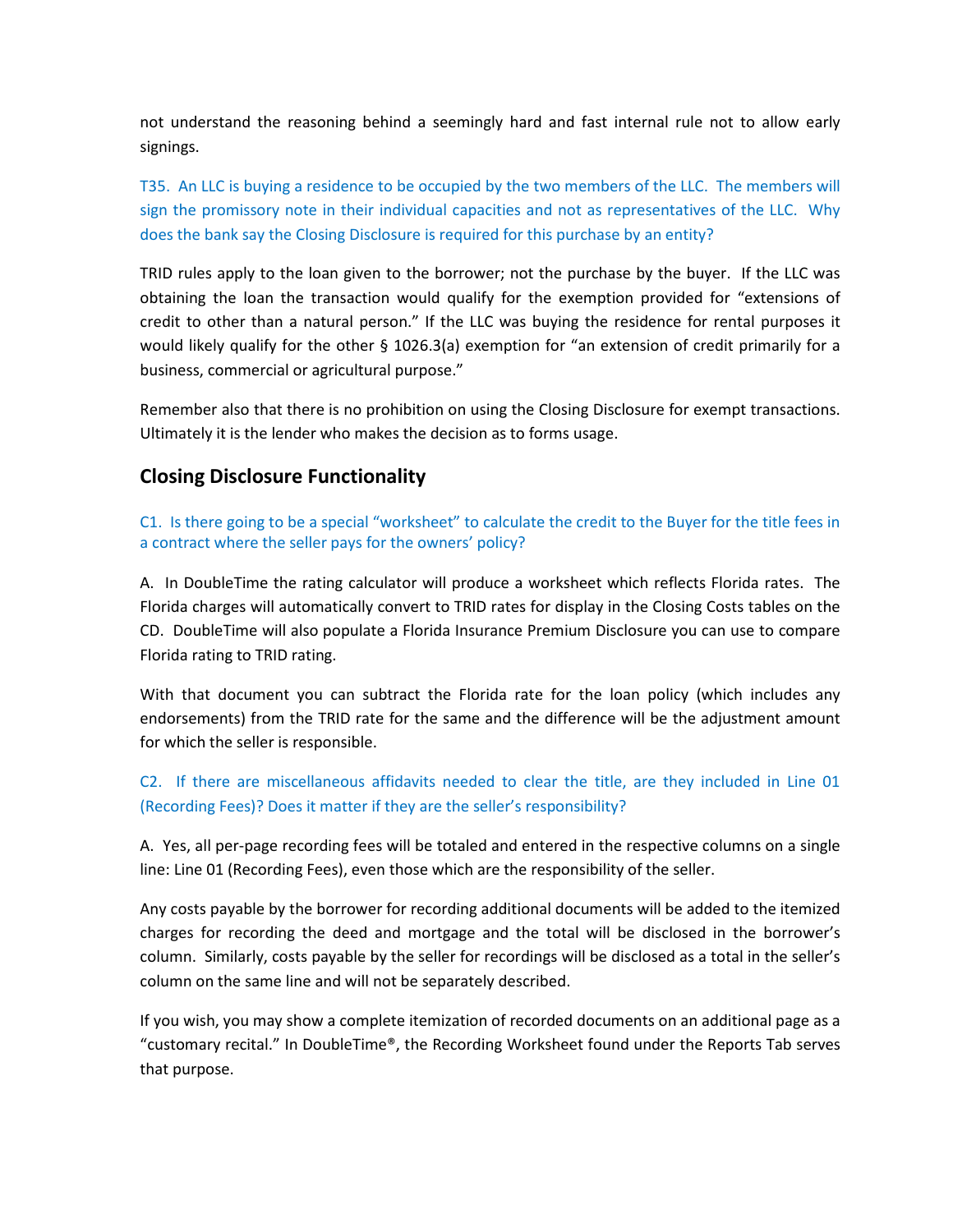# <span id="page-15-0"></span>C3. Do e-recording fees paid to a third party get lumped in with all other recording fees on Line 01 (Recording Fees) of Section E (Taxes and Other Government Fees)?

A. Since Section E is reserved for payments to state and local governments it is unlikely that lenders will disclose these fees in that section since they are not paid to government. Instead, the proper location will likely depend on whether the lender authorizes or requires the use of e-recording services.

If required, they should be disclosed within the same table as the lender's title insurance premium. If authorized, but not required, they should be considered an elective service which would be disclosed within the table H. (Other).

Note also that under an interpretation of Florida law e-recording fees are arguably a component of the settlement fee when the use of such a service is not required by a lender.

# <span id="page-15-1"></span>C4. What if there is an error in disclosing closing costs? For example, what if a seller is charged for documentary stamps but it should be buyer's expense? Does the three-day period restart?

A. Changes to the amount of documentary stamps or the party paying the stamps are not changes which require a new three-day waiting period. They will necessitate a revision and re-distribution of the Closing Disclosure so inform the lender of the correction as soon as possible.

# <span id="page-15-2"></span>C5. Does a change to closing costs or change in cash to close require a revision to the Closing Disclosure to restart the three-day period?

A. Changes to closing costs or cash to close will require a revision to the Closing Disclosure, but will not automatically require a restart of the three-day delivery clock.

If the change is accompanied by either an increase in the APR above the legal limit, a change in the loan product, or the addition of a prepayment penalty, it is that change which will cause a restart of the clock.

<span id="page-15-3"></span>C6. In certain circumstances, a charge attributable to Buyer may become apparent after CD has been delivered (i.e. HOA fee attributable to the Buyer). How will the lender learn of this and will such a change require a new three-day waiting period?

A. A change in an HOA fee alone will not require a new three-day waiting period. A new three-day wait is only required when one of the following occurs:

- Change in the Annual Percentage Rate (APR) as calculated by the lender
- Change in the loan product offered to the consumer
- Addition of a prepayment penalty to the loan product.

The lender will learn of changes when the settlement agent provides this updated information using the means of communication recognized by the lender. Many lenders are indicating they will use third-party cloud-based software such as Closing Insight to communicate with settlement agents.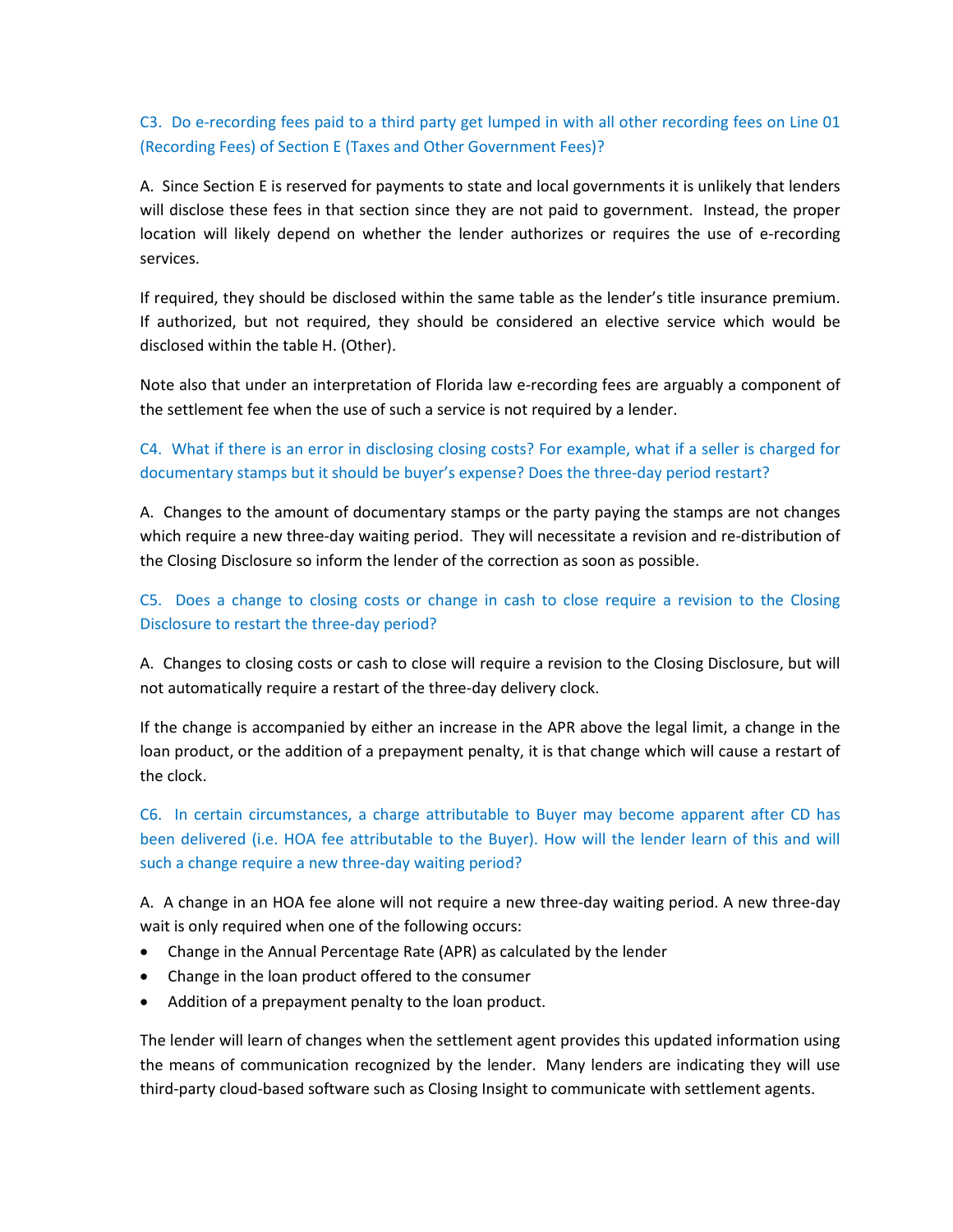## <span id="page-16-0"></span>C7. Will the Lender answer shop or not shop questions or is closing agent to determine these issues?

A. The lender will answer the shop or not shop questions. The lender is responsible for the Closing Disclosure and will determine the placement on the form of your fees and charges.

<span id="page-16-1"></span>C8. How do we calculate Down Payment/Funds from Borrower in the Calculating Cash to Close table on page 3 of the Closing Disclosure?

A. The Down Payment/Funds from Borrower line serves two distinct purposes. Down Payment is related to a purchase transaction while Funds from Borrower is used for all other transactions.

For purchase transactions, Down Payment simply represents the difference between the purchase price and the principal amount of the loan governed by this Closing Disclosure.

When there is no seller involved, Funds from Borrower represents the amount, if any, the consumer must bring to closing to complete this loan transaction. The software will calculate this sum for you.

# <span id="page-16-2"></span>C9. What happens if at the walk-through (closing date or the day before), the seller agrees to give a credit to buyer?

A. This depends on the reason for the credit. If the credit does not affect the potential value of the property, the change would fall into the same category as other changes which require a new version of the Closing Disclosure, but not a new three-day waiting period.

The credit will normally be disclosed within the borrower and seller Summaries of Transactions tables. If, however, it is a specific credit for a service itemized in one of the Closing Costs tables on page two, the credit will instead be reflected on that line.

If the credit is being given because a repair has not been made or the seller is removing fixtures or personal property the parties had previously agreed would stay, this may affect the appraised value of the property. Under other rules affecting appraisals, as well as the lender's internal underwriting guidelines regarding appraised values and loan amounts, the need for a new Closing Disclosure and three-day waiting period is likely in this scenario.

Lenders are advising real estate agents to have walk-through inspections performed earlier than the day of closing. It is also important that sellers be informed of the potential delay in closing date if contracted repairs are not performed or appliances or other items are removed from the premises. Communication between all parties and their real estate agents is extremely important.

<span id="page-16-3"></span>C10. What if we don't want our FL license ID number disclosed under contact information on the Closing Disclosure?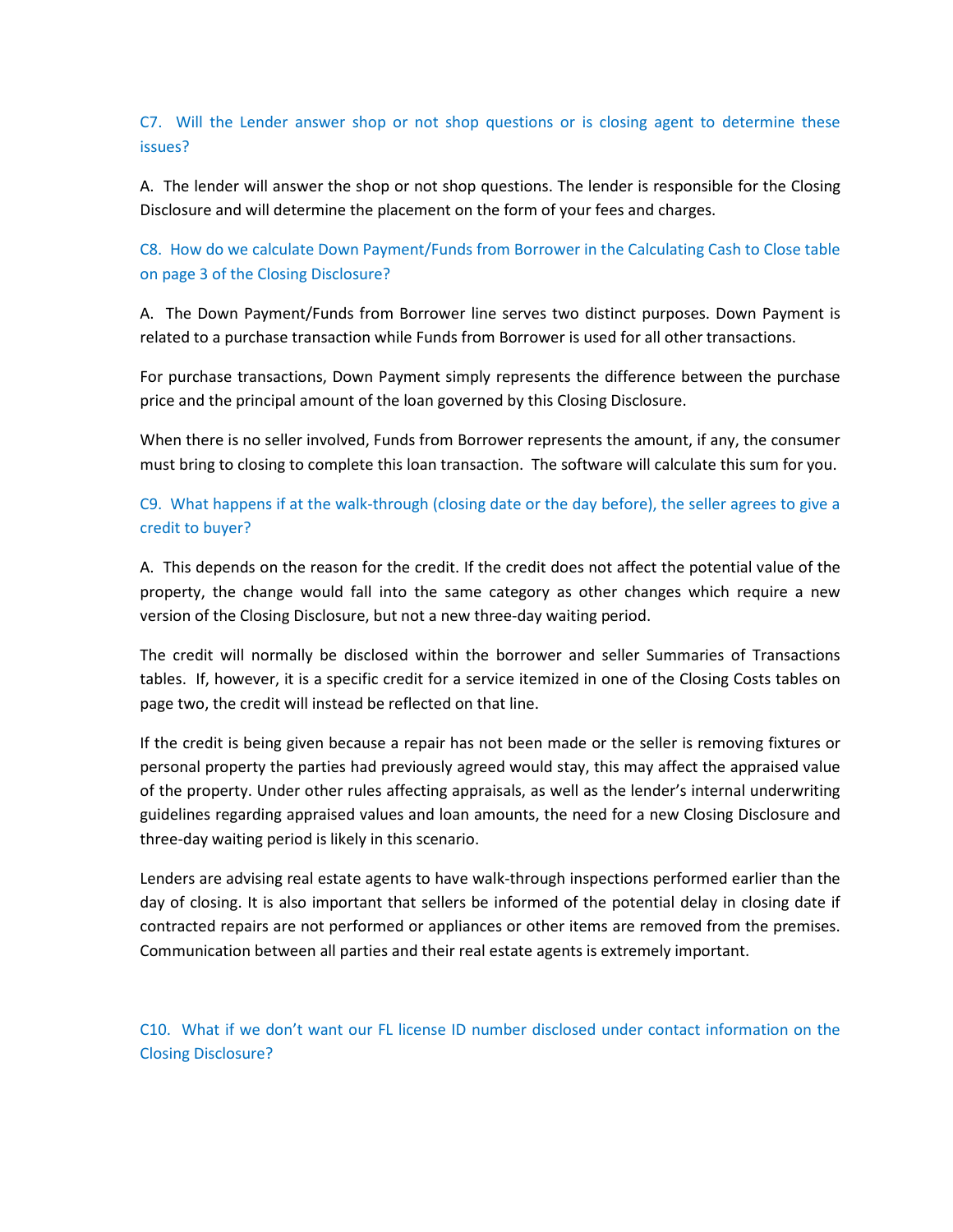A. The Closing Disclosure forms require contact information for the entity as well as an individual within the company. Failure to disclose relevant information could be considered a rules violation subjecting the lender to a significant penalty. If you choose not to disclose this number, the lender may refuse to do business with you and your firm.

If you are concerned about the privacy of your information, you should know that the requested license ID is a matter of public record. It is NOT your social security number.

### <span id="page-17-0"></span>C11. What identification number should be used for the individual in the contact information table?

A. On the "Contact \_\_\_\_ License ID" line the license number, or other unique identifier, of the natural person who interacts most frequently with the consumer is disclosed.

In the event that person does not have either number, the number of the most immediate supervisor who has such a number will be disclosed. The rule is more concerned that a number be disclosed even if that is not the employee who interacts most frequently with the consumer!

Attorneys and Florida Registered Paralegals will disclose a Florida Bar license number; Certified Paralegals will disclose a NALA account number; and licensed title agents who are not attorneys will disclose a Florida Department of Financial Services license number. (Note: lenders may have a more restricted view of rule interpretation and not allow use of Florida Certified Paralegal or NALA account numbers. This is because the commentary to the rule found at 38(r)-6 says not to use the name of an individual who is "only performing clerical functions.")

### <span id="page-17-1"></span>C12. What identification number should be used for the entity in the contact information table?

A. On the "\_\_License ID" line the license number or unique identifier associated with the legal or trade name of the individual or company employing the natural person who interacts with the consumer is disclosed.

In the case of an entity, that will be the number assigned by the regulatory body in charge of registering the business activity, such as the Florida Department of State. If the entity is not registered, the field will be left blank. If a sole practitioner, the Florida Bar license number will be disclosed. In some situations, the attorney could be both the entity and individual contact for disclosure purposes if no employee has either a license or other unique identifying number for purposes of the form.

### <span id="page-17-2"></span>C13. What should we be using as a disbursement sheet?

A. The Closing Disclosure form is difficult to use as a disbursement document for a variety of reasons. DoubleTime® will continue to seamlessly produce a "Balance Sheet" report to provide that solution for you. You might also rely upon a separate settlement statement for the participants and use it as a disbursement document. If you do so you must be prepared to provide a copy to the lender.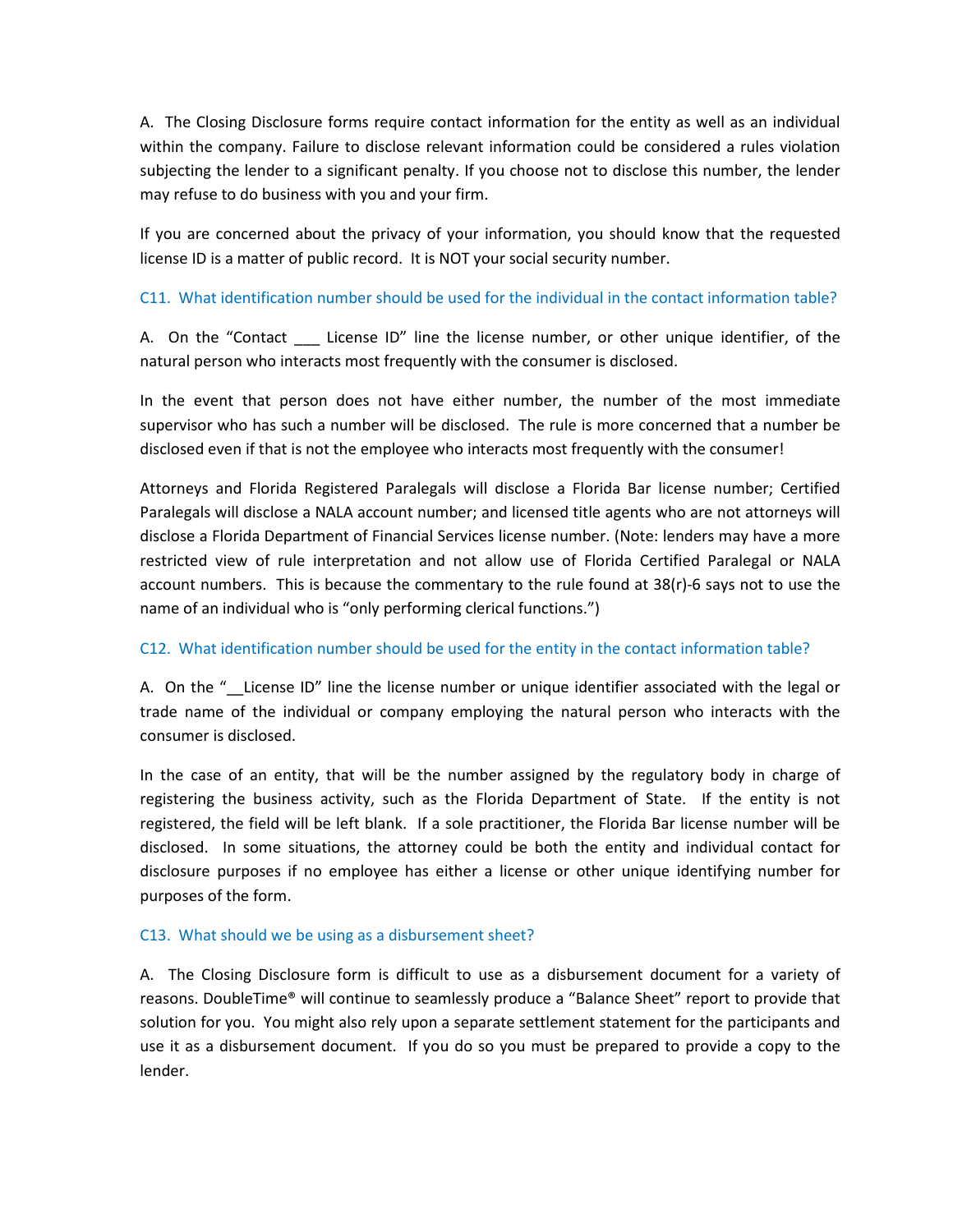#### <span id="page-18-0"></span>C14. Can we put signature lines on a separate page if needed?

A. Just like the HUD-1, the rules do not require signatures other than when the Confirm Receipt disclosure is included. The lender will direct you if they want signatures on the Closing Disclosure.

You may also choose to have the parties sign your own settlement statement for your file. If you do, the lender will likely want a copy.

### <span id="page-18-1"></span>C15. Why aren't there any tables on the bottom of my borrower's Closing Disclosure page four?

A. The AIR and AP tables which may appear at the bottom of page four may only appear when they contain information. They will be displayed if the loan has an adjustable payment feature (AP) and an adjustable interest rate feature (AIR). If only one feature, then only one table will appear. In your case your client's loan is likely a fixed rate product. Fixed rate products generally do not include adjustable payment or adjustable interest rate features. Under those circumstances, no tables are allowed to appear in blank under TRID rules.

# <span id="page-18-2"></span>C16. Where should I disclose the Florida policy surcharge (currently \$3.28) on the Closing Disclosure?

A. The policy surcharge required by Sec. 627.7865, F.S. is described in Sec. 631.401(2), F.S. as a "governmental assessment." As such it should be disclosed in Section E. Taxes and Other Government Fees. There is no hard and fast rule as to how it should be described on the CD, but it must include the reference "State of Florida" as the payee following the word "to" on that line.

Since it is not a component of title insurance, it should never be preceded by "Title -".

NOTE: *We know that others have a different interpretation and that Sections B, C and H have also*  been suggested. The reason for the disagreement is based upon the conflict between the Loan *Estimate rule (§ 1026.37(g)(1)(i)) and the Closing Disclosure rule (§ 1026.38(g)(1)(i) and (ii)) We believe that if the lender asks for your assistance or advice, separately itemized in Section E would be the preferred placement.*

### <span id="page-18-3"></span>C17. How do I charge and collect eRecording fees?

A. Most eRecording fees are considered to be a component of "closing services" as defined by Sec. 627.7711(1)(a), F.S. and must be included in the settlement/closing fee. As such, they may not be separately itemized. (You may, however, choose to itemize costs and services which are included in your settlement/closing fee on a separate disclosure.)

NOTE: *Lender instructions may specifically direct itemization. If that is the case, you should follow the lender instructions.*

<span id="page-18-4"></span>C18. How are charges for municipal lien searches (and similar searches) shown on the closing statement or Closing Disclosure?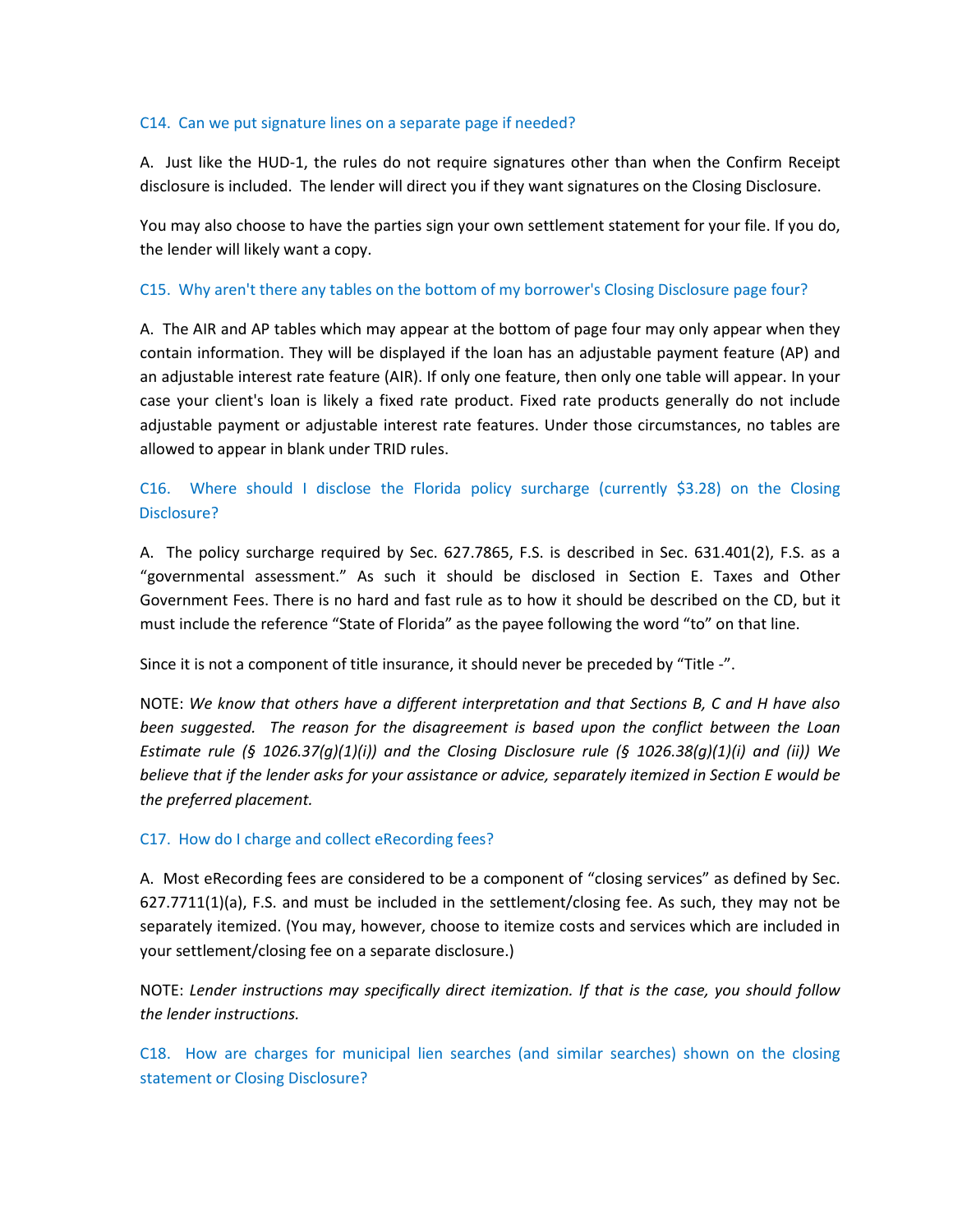A. Current interpretation is that a lien search is considered part of the "title search" as defined by Sec. 627.7711(4), F.S. and that it may be included in the charge for the title search. (A search of the records of a Uniform Commercial Code filing office is the only title search specifically excluded from such treatment.)

Based upon unofficial guidance from the State of Florida, as well as the practical problems faced by lenders in creating Loan Estimates, best practice would suggest that you combine all of your title search fees into one entry on the CD such as "Title - Title Search to "Name of Settlement Agent"." When done in this fashion you would issue separate checks for all services included within the combined amount.

In the event you are authorized or directed to itemize a lien search separately from other title search charges, you should disclose it as "Title - Title Search to Lien Search Company."

For closings where a CD is not issued (e.g. cash, commercial, etc.) you may choose to either combine your title searches into one fee or to separate them. In either case, the fee should be called "Title Search." If you choose to combine the fees, the payee should be the settlement agent who handled ordering the searches. If the fees will be displayed separately you would list the payee as the entity to whom the bill is owed. For example, two fees would be displayed as:

Title Search Fee to ATFS, LLC - \$150 Title Search Fee to Lien Search, Inc. - \$250

Whereas a combined fee would be displayed as:

Title Search Fee to Adam Attorney, P.A. - \$400

### <span id="page-19-0"></span>C19. Am I permitted to separately itemize and disclose Closing Insight® transaction fees on the CD?

A. Until we get more experience with how lenders are handling Closing Insight and other portal fees, these fees should be separately itemized when initial numbers are given to the lender.

### <span id="page-19-1"></span>C20. How do I give a "Butler Rebate"?

A. The Butler Rebate is a rebate of all or a portion of a title agent's share of title insurance premiums. It can only be given to the party charged for the title insurance premium upon which the rebate is based.

A Butler Rebate should be separately disclosed; preferably in Section H ("Other") on page two, but it could also be disclosed on page three in the Summaries of Transactions tables. In Section H the amount of the rebate is disclosed as a negative number placed in the column of the party receiving the credit. The description can read "Butler rebate from (title agent/agency)."

When disclosed on page three, rebates to borrowers will be disclosed as a positive number on an available blank line in Section L (Paid Already by or on Behalf of Borrower at Closing) under "Other Credits" ("Butler rebate from title agent/agency"). Rebates to sellers will be similarly disclosed on a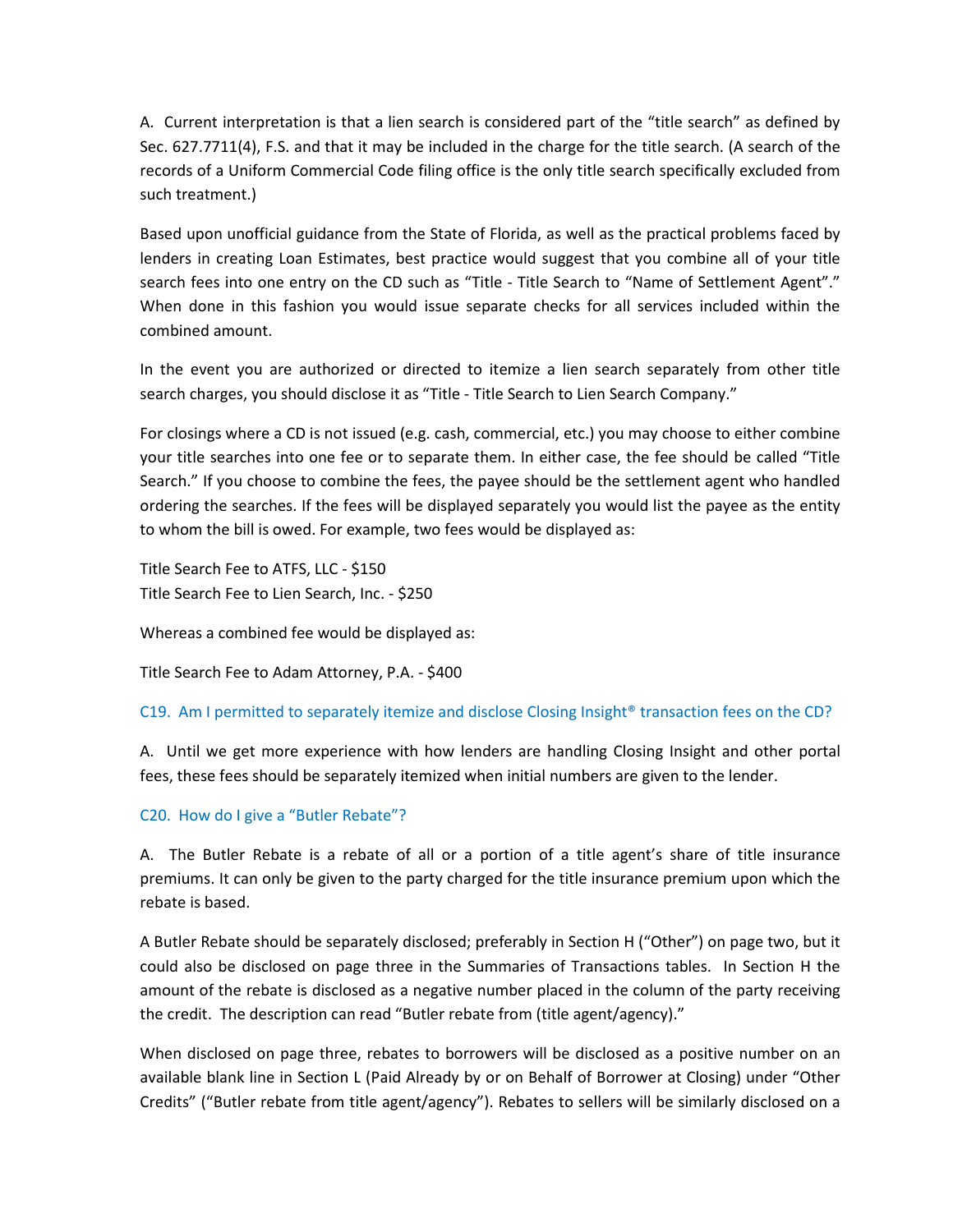blank line in Section M (Due to Seller at Closing) above "Adjustments for Items Paid by Seller in Advance."

#### <span id="page-20-0"></span>C21. How do I show a reissue credit?

A. The reissue credit is not a true credit; rather it is a less expensive promulgated rate which is applied to new policies when a qualifying prior policy has been provided (See Rule 69O-186.003, F.A.C.). Therefore, the premiums disclosed on the CD will already reflect the "reissue credit" though it will not be separately stated.

You are free to inform the client about the savings from the application of the reissue rate by showing the savings on a separate addendum or printout.

### <span id="page-20-1"></span>C22. Can I itemize association estoppel fees?

A. Yes. Information provided by an association does not come from "official or public records" so obtaining this information is not considered to be a title search.

### <span id="page-20-2"></span>C23. Which line and what number do I put in the Contact Information table for real estate agents?

A. You will need both the license number of the agent and the license number of the agent's real estate broker to complete the Contact Information table. The broker's state-issued license number will go on the first "FL License ID" line and the agent's license number will go on the second "FL License ID" line. You can search the Florida Department of Business & Professional Regulation website for license information a[t https://www.myfloridalicense.com/wl11.asp](https://www.myfloridalicense.com/wl11.asp)

### <span id="page-20-3"></span>C24. Why is the Owner's policy listed in the "Other" Section (Section H)?

A. Unlike the HUD-1 where settlement services were grouped together, the location of the individual services and products on the Closing Disclosure are primarily based upon whether the services are required to complete the loan transaction. Those connected to the loan are further categorized based upon who is providing the service and sometimes by the ability of the borrower to shop for a required service. Those not required to complete the loan transaction, like the Owner's policy, are grouped together in Section H even though they may be required by the purchase and sale contract (e.g. real estate agent commissions; home warranty; seller-paid owner policy), are optional products or services chosen by the borrower (e.g. inspections; buyer-paid owner policy), or otherwise identified by TRID (e.g. association fees and charges).

### <span id="page-20-4"></span>C25. How is title insurance premium calculated and disclosed on the Closing Disclosure?

A. The premiums for owner policies, loan policies, and endorsements, continue to be calculated using Florida's promulgated rate structure. (This includes use of the discounted rates for simultaneous issue, substitution loan, new home purchase and reissue.) The display of premium on the Closing Disclosure in a purchase transaction are effected by making a calculation for a standalone loan policy, including endorsements, and a separate calculation of the cost of the purchase of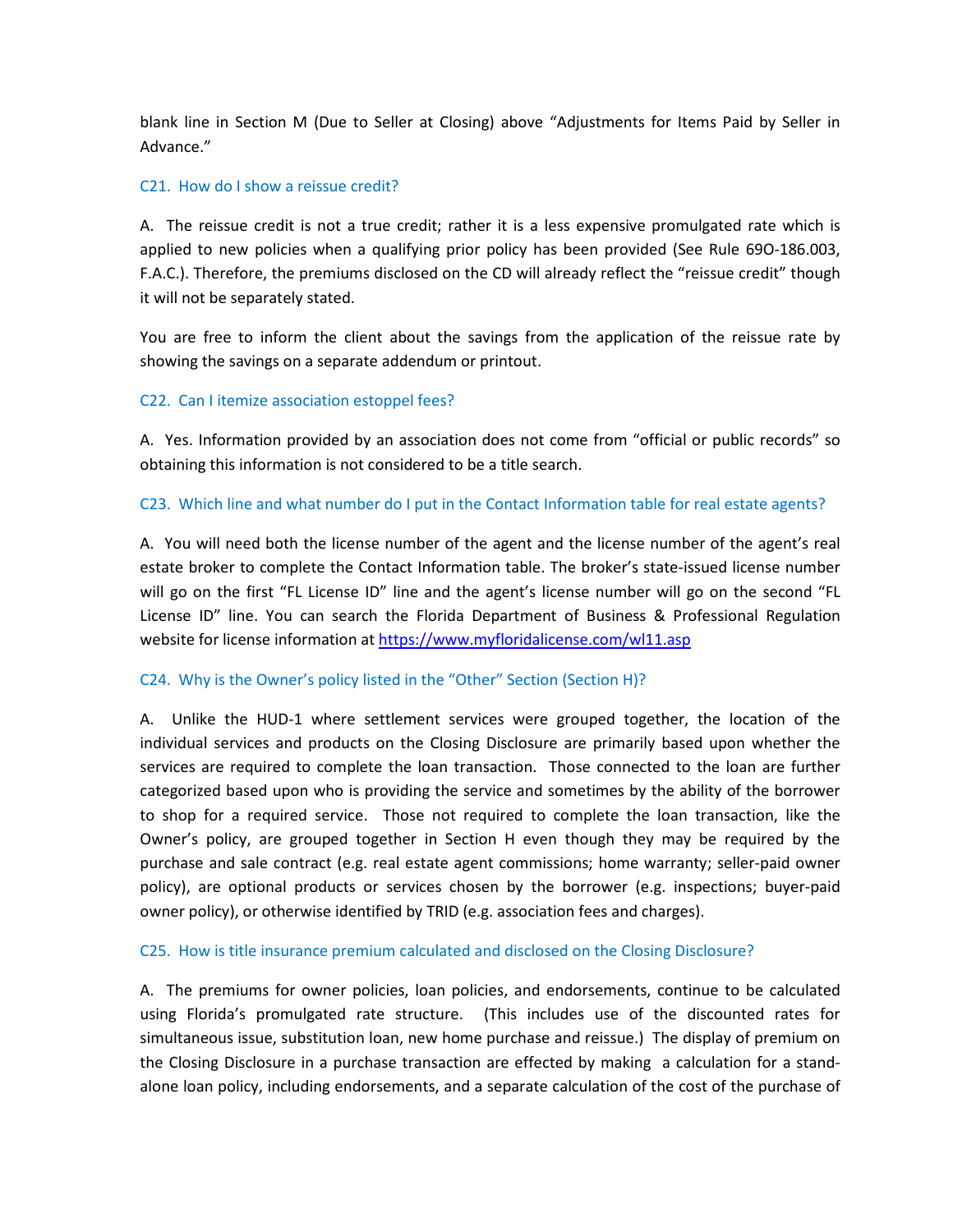both policies including endorsements. The difference between the two sums is the "incremental increase" attributed to the purchase of both policies.

The cost of a loan policy, and its endorsements, is disclosed on the Closing Disclosure as if there were no owner policy to be given (i.e. stand-alone loan policy). The reason TRID uses this method is based upon the premise that a borrower needs to know the cost of the policy required by a lender should the borrower choose not to purchase an owner's policy. (This ignores a common scenario where the purchase of the owner's policy is, by contract, being paid for by someone else, usually the seller.) The cost for the purchase of an owner's policy is disclosed as the incremental increase attributed to the purchase of an owner's policy when both policies are purchased.

### The official commentary to the rule explains these procedures

at [http://www.consumerfinance.gov/eregulations/1026-Subpart-E-Interp/2015-18239#1026-38-g-4-](http://www.consumerfinance.gov/eregulations/1026-Subpart-E-Interp/2015-18239#1026-38-g-4-Interp-1) [Interp-1](http://www.consumerfinance.gov/eregulations/1026-Subpart-E-Interp/2015-18239#1026-38-g-4-Interp-1) and at [http://www.consumerfinance.gov/eregulations/1026-Subpart-E-Interp/2015-](http://www.consumerfinance.gov/eregulations/1026-Subpart-E-Interp/2015-18239#1026-37-g-4-Interp-2) [18239#1026-37-g-4-Interp-2](http://www.consumerfinance.gov/eregulations/1026-Subpart-E-Interp/2015-18239#1026-37-g-4-Interp-2)

<span id="page-21-0"></span>C26. How do I provide a borrower the benefit of a simultaneous rate on a loan policy issued in conjunction with a second mortgage in a purchase transaction with two mortgages?

A. When a lender requires a Closing Disclosure for the second mortgage the title insurance premium must be disclosed by applying the same TRID rule as for the first mortgage. Furthermore, Florida currently requires the collection of the \$3.28 surcharge for all policies except simultaneous issue. You must therefore disclose the TRID rate for the loan policy in the Loan Costs Section (B or C) and the surcharge in Section E. Taxes and Other Government Fees on the secondary CD.

If an owner's policy is being issued in the transaction as reflected on the primary CD, you can provide a credit on the secondary CD for the difference between the TRID rate and simultaneous rate coupled with credit for the surcharge in section H. Other. Subtract the simultaneous rate from the TRID rate and add the \$3.28 surcharge to the difference. Disclose this sum in the borrower's column as a negative number and describe the entry as "Title - Owner's Coverage credit to (agent/agency)."

If borrower opts out of the owner's policy on the primary CD, removing that product on the primary CD and the credit on the secondary CD will be all that is necessary.

### <span id="page-21-1"></span>C27. Why are there three "Cash to Close" entries on the five-page Closing Disclosure form?

A. Page one displays the significant highlights of the transaction for the borrower. The cash to close entry at the bottom of the page is intended to provide the borrower with the exact amount needed to complete the transaction without explaining how the amount was determined.

The Calculating Cash to Close table at the top of page three compares the costs and cash to close as estimated on the Loan Estimate with the final costs and cash to close disclosed on the Closing Disclosure.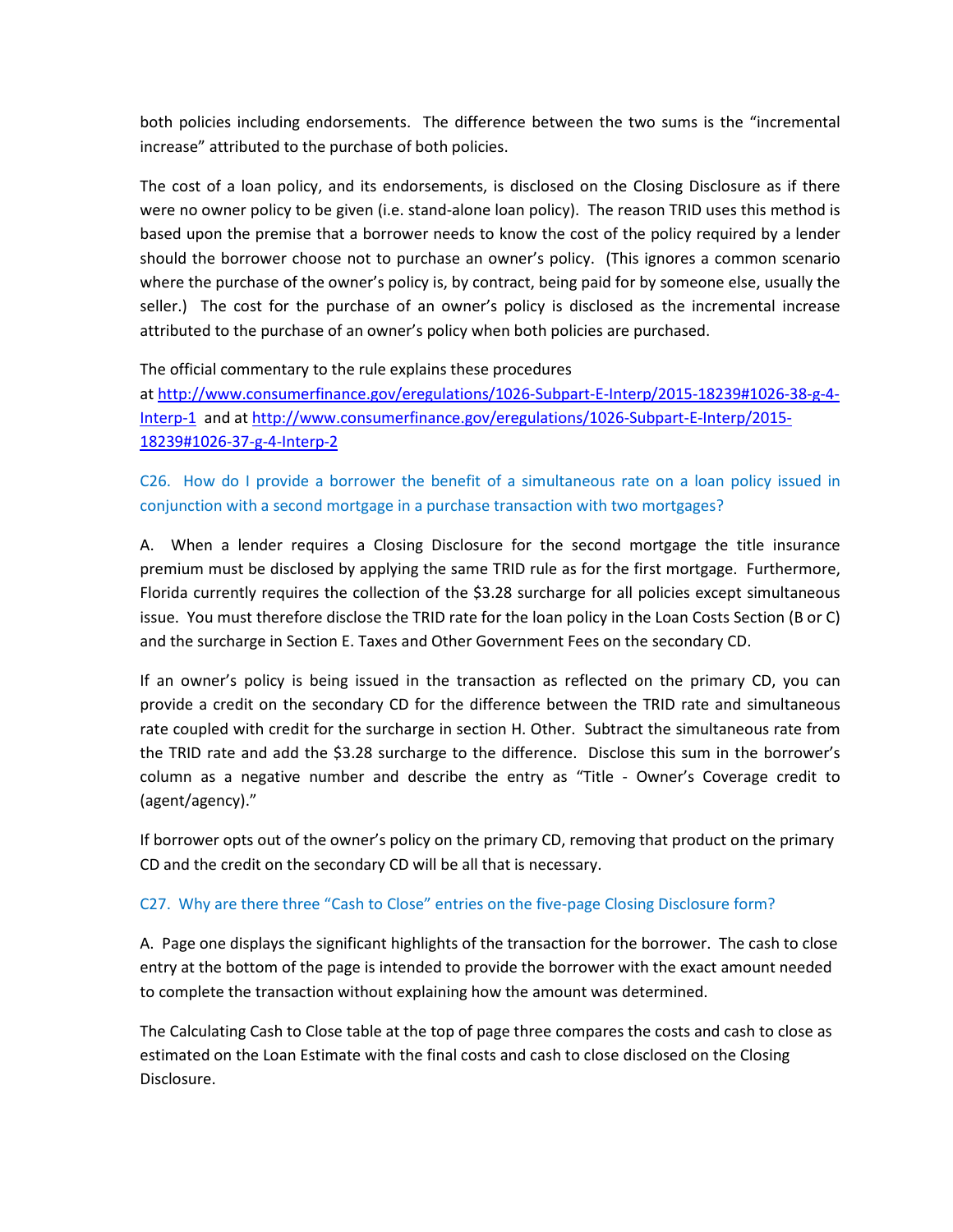The cash to close entry at the bottom of page three displays the amount determined by subtracting the borrower's credits in Section L from the borrower's debits in Section K.

All three entries must be the same. If not, there is a problem with one or more entries on the CD. Often it is due to an improper calculation of the "Down Payment/Funds from Borrower" entry in the Calculating Cash to Close table.

<span id="page-22-0"></span>C28. Why do lenders refuse to allow use of the "Seller Credit" lines when the contract requires the seller to provide a lump sum credit for closing costs?

A. The regulations allow use of the Seller Credit lines in the Summaries of Transactions tables on page three for "a lump sum **not otherwise itemized** to pay for loan costs…and other costs…" (12 CFR § 1026.38(j)(2)(v)). The contractual reference that the credit is given for closing costs provides a lender the option of moving individual borrower closings costs into the seller's paid at closing columns on page two until the amount of the credit is met. If any of these costs were included in the APR calculation the effect of these movements is to lower the loan's APR disclosure.

You may recall that lenders frequently requested the same movement of costs on the original HUD-1 before the GFE/HUD rules came into play in 2010. On a GFE/HUD-1 this was not allowed by rule.

# **Florida Rules**

### <span id="page-22-1"></span>F1. Have the FR/Bar and FAR contracts been amended to address these new rules?

A. Yes, both have been revised. The new versions are the FloridaRealtors/FloridaBar- 4 Rev. 9/15 and the CRSP-14 Rev. 9/15.

### <span id="page-22-2"></span>F2. Why did the Florida Department of Financial Services adopt this new rule?

A. As reflected in the Notice of Rulemaking Development, it was needed to correct the "inadequate and potentially misleading information regarding the cost of title insurance" and to reverse "the unintended consequence of relieving the settlement agent from closing process liability, even though the settlement agent continues to handle the disbursement of escrow funds."

### <span id="page-22-3"></span>F3. Where can I get a copy of the new DFS-H1-2146 form?

A. There are PDF and Word formatted versions on the Fund's website.

Pdf - [Florida Title Insurance Premium Agent](https://www.thefund.com/Public/InformationCenter/pdf/69B-186-008-Florida-Title-Insurance-Premium-Agent.aspx)

Word - [Florida Title Insurance Premium Agent](https://www.thefund.com/Public/InformationCenter/pdf/Florida-Title-Insurance-Premium-Agent-Certificatio.aspx)

### <span id="page-22-4"></span>F4. What do I do with the form once it is completed?

A. A completed and signed copy must be provided to the buyer, seller and lender named in the transaction; and maintained in the title insurance agency file for at least five years. (Rule 69B-186.008(8), F.A.C.)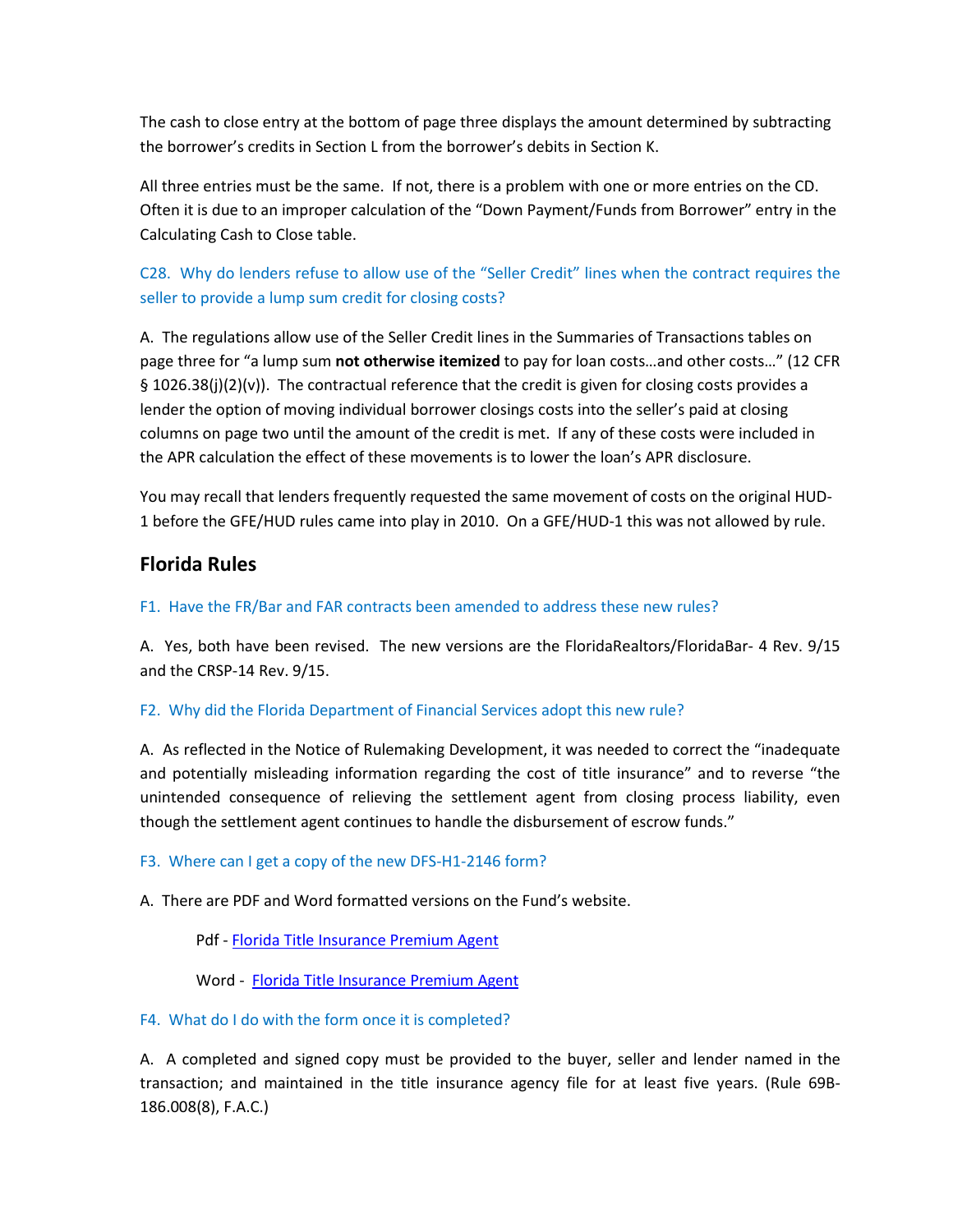### <span id="page-23-0"></span>F5. How do I complete the Settlement Agent Certification box?

A. The settlement agent name is shown as either the attorney issuing the title insurance, the title agent issuing the title insurance, or the designee of either who is performing the closing. The "Florida License Number" line to the right of the settlement agent name can be left blank unless it is being signed by the DFS-licensed title insurance agent in which case the DFS-assigned license number for that agent shall be entered. In the case of an attorney or designee of either, no number is required.

The "Title Agency Holding Funds" field is completed with the name of the DFS-licensed title insurance agency issuing the title insurance policy and/or holding and disbursing escrow funds. In the event an attorney or law firm is issuing the policy and/or holding and disbursing trust account funds, The Fund best practice is to enter the name of the attorney or law firm on this line.

The "Florida License Number" line to the right of the title agency name is completed with the entry of the DFS assigned license number of the title agency. A Fund best practice is to enter the Florida Bar assigned license number of the attorney, but if a law firm is described then no number need be entered.

DoubleTime® will do this automatically once the settlement agent information has been completed for the transaction.

### <span id="page-23-1"></span>F6. How do I complete the table on the form?

A. The two columns on the left side of the table reflect the premium charges for the policies and endorsements, the distribution of the costs for those premiums between buyer and seller, and the subtotals and totals for each. The premium and endorsement charges come directly from page two of the Closing Disclosure form while you are responsible for calculating totals.

The two columns on the right side of the table reflect premium charges for the same policies and endorsements, the distribution, and totals. Here, however, the charges are based upon Florida's promulgated rates and these charges will come from your Rate Sheet or other resource you use to calculate Florida rates.

On the bottom line (Total All Policies  $(c + f)$ ) a total which combines all buyer and seller costs is entered in the Closing Disclosure Amount side and similarly a total is entered on the Florida Premium side. These totals should be the same.

DoubleTime<sup>®</sup> will do this automatically as long as you complete the information on the Closing Disclosure before you access this form in the Documents module.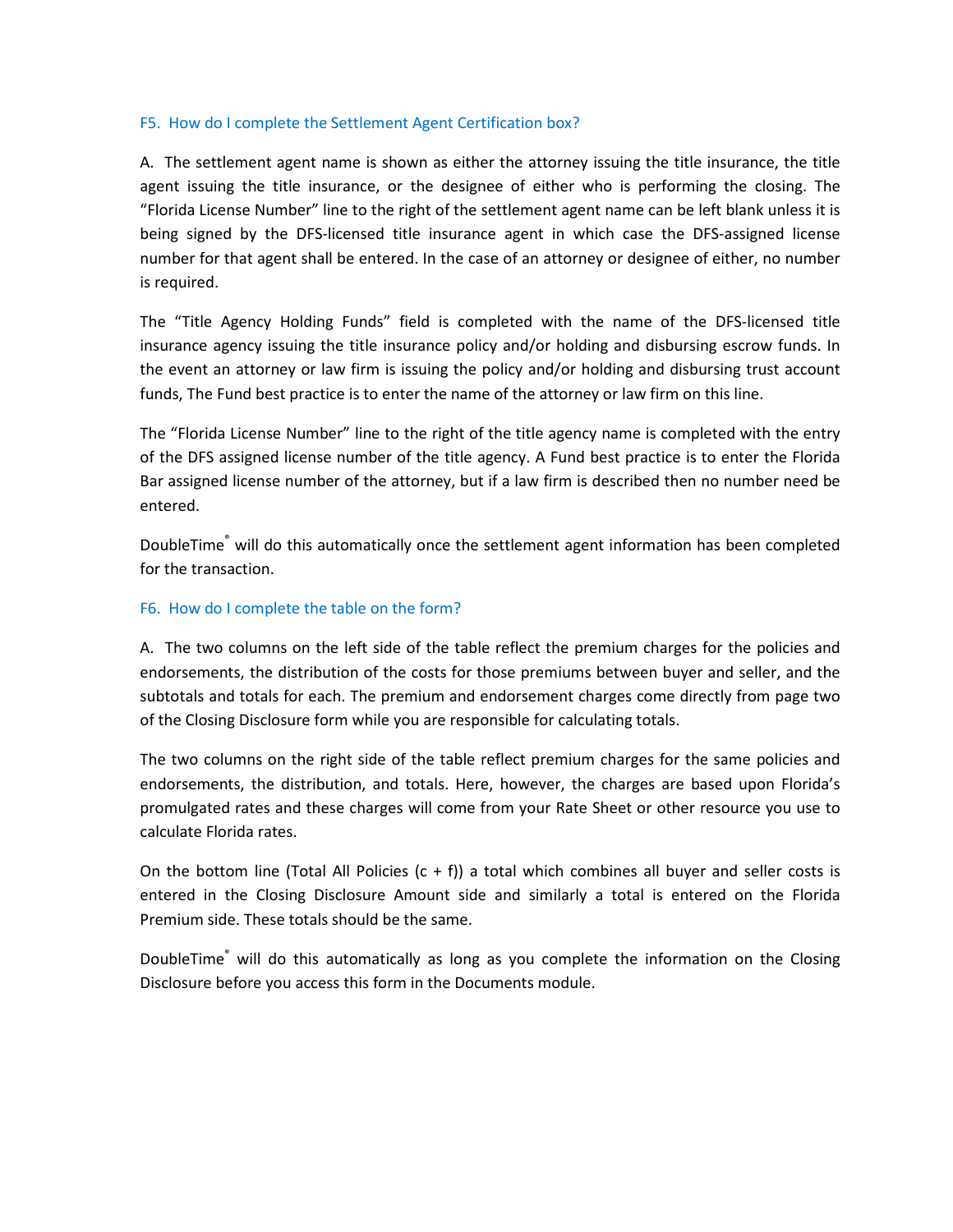#### <span id="page-24-0"></span>F7. Can I edit the form?

A. Yes, but carefully. The rule has very specific requirements and the form "meets all the requirements necessary to comply" (Rule 69B-186.008(9), F.A.C.). Tinkering with it might expose one unnecessarily to the risk of non-compliance.

<span id="page-24-1"></span>F8. Are attorneys who do not issue title insurance through a title insurance agency required to follow the rule?

A. The rule is promulgated by the Department of Financial Services which does not have enforcement jurisdiction over licensed attorneys. However, The Fund feels that it is a best practice for attorneys to comply. We believe our members should strive to meet or exceed all the requirements imposed upon licensed title insurance agents.

#### <span id="page-24-2"></span>F9. When must I use the new form?

A. You are never required to use the DFS-H1-2146 form. You are, however, required to comply with Rule 69B-186.008, F.A.C. Escrow Disbursements which went into effect on Oct. 28, 2015. The rule requires the comparison of inaccurate title insurance rates found on the CFPB's Closing Disclosure form with the actual promulgated rates required in Florida. The rule also requires the use of specific language and signatures for buyers, sellers and settlement agents in all transactions where title insurance will be issued. Use of this form assures compliance with the rule! It provides a "safe harbor"!

When using the form for cash, commercial real estate, and other transactions which do not involve the CFPB's Closing Disclosure, the table on the form may be left blank or crossed out.

### <span id="page-24-3"></span>F10. When issuing owner's and loan policies, what premium amount should we show on Schedule A for each policy?

A. The policies should reflect the correct premiums per Florida Law, not the distorted TRID rating shown on the Closing Disclosure.

### <span id="page-24-4"></span>F11. Why am I being asked to provide a preliminary HUD before a loan has been approved? Should I provide one?

A. Lenders are trying to gather information in order to deliver a Loan Estimate within three days after receipt of a loan application; many do not yet know how to gather the information they need so they are sticking with what they know and who they know - you and the good ole HUD-1 settlement statement! You should resist providing your information on that form because it will give the lender incorrect information about the title insurance premiums and you might get blamed.

Under appropriate circumstances (e.g. you have the contract and will be providing the settlement services), you should strive to provide your standard fees and title insurance premium information on a pro forma Closing Disclosure. This should not be difficult if you are in receipt of the contract and have opened and populated a DoubleTime® file with basic information. (You need not go to any